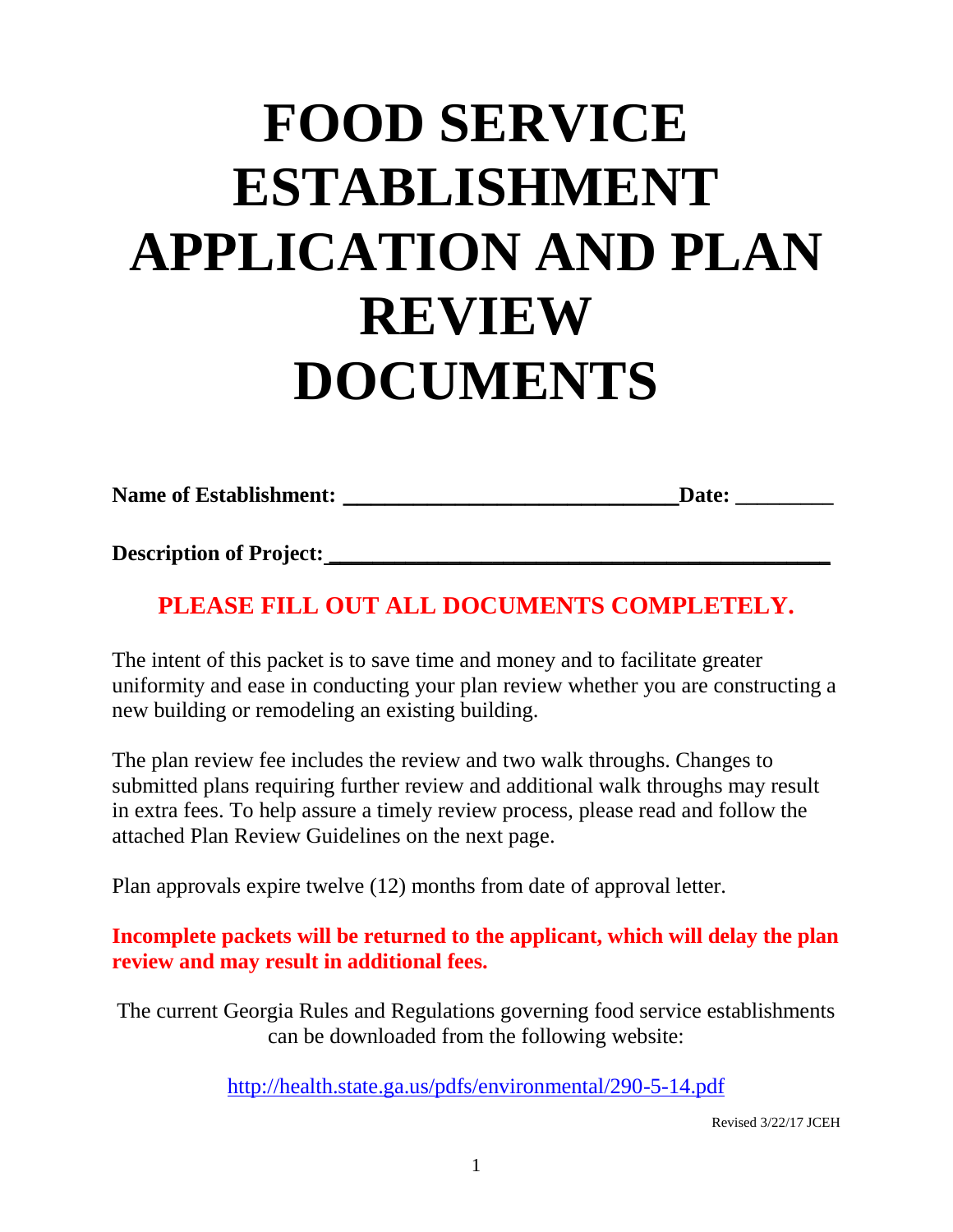#### **PLAN REVIEW GUIDELINES**

Please check all items below to indicate whether the requirements have been fulfilled before submitting your application packet.

- $\Box$  1. All parts of the application and plan review packet are completely filled out.
- $\Box$  2. Fees are paid. (Plan Review and Annual Inspection)
- $\Box$  3. A copy of the menu is attached.
- $\Box$  4. Floor plans are submitted. Be sure to follow the guidelines specified in the "Contents and Format of Plans and Specifications" section.
- $\Box$  5. Equipment list by manufacturer and model number is attached. Please note that all equipment must be NSF approved or equivalent. Use of non-commercial equipment is prohibited.
- $\Box$  6. Manufacturers equipment specification sheets (cut sheets) are submitted.
- $\Box$  7. Provide approval from Zoning Department that location is acceptable for proposed use.

□ 8. Will your establishment be served by: □ **Public Sewer** or □ *\*Septic System\* \*Septic system site plan must be reviewed and approved. A permit must be issued or an existing system evaluation completed. Establishment cannot receive a Food Service permit without the septic system being in compliance.\**

□ 9. Will your establishment be served by: □ **Public Water** or □ *\*Well\* \*A complete water analysis must be submitted by a state certified laboratory if the establishment is served by a well.*

Number of pre-rinse sprayers at ware washing sinks

#### **YOU WILL BE NOTIFIED IN WRITING AFTER YOUR PLANS ARE REVIEWED. DO NOT BEGIN ANY FORM OF RENOVATION, REMODELING OR CONSTRUCTION ACTIVITY WITHOUT WRITTEN APPROVAL FROM THIS OFFICE.**

If there are any equipment changes, building modifications, etc. after the original plans have been approved, you must notify this office for approval.

Thank you for your cooperation.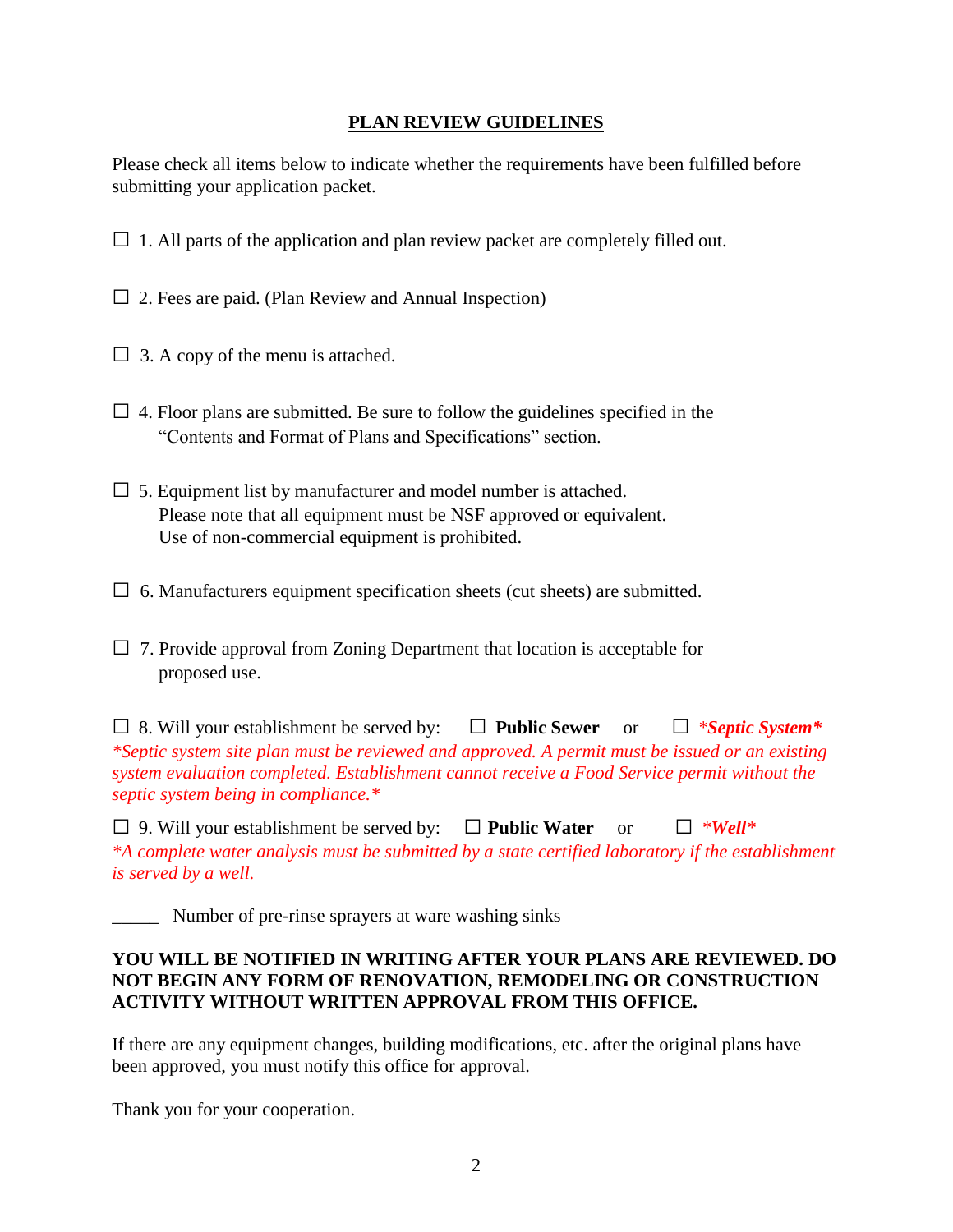# **PLAN REVIEW PROCESS FLOW CHART**



An operational inspection is conducted to issue foodservice permit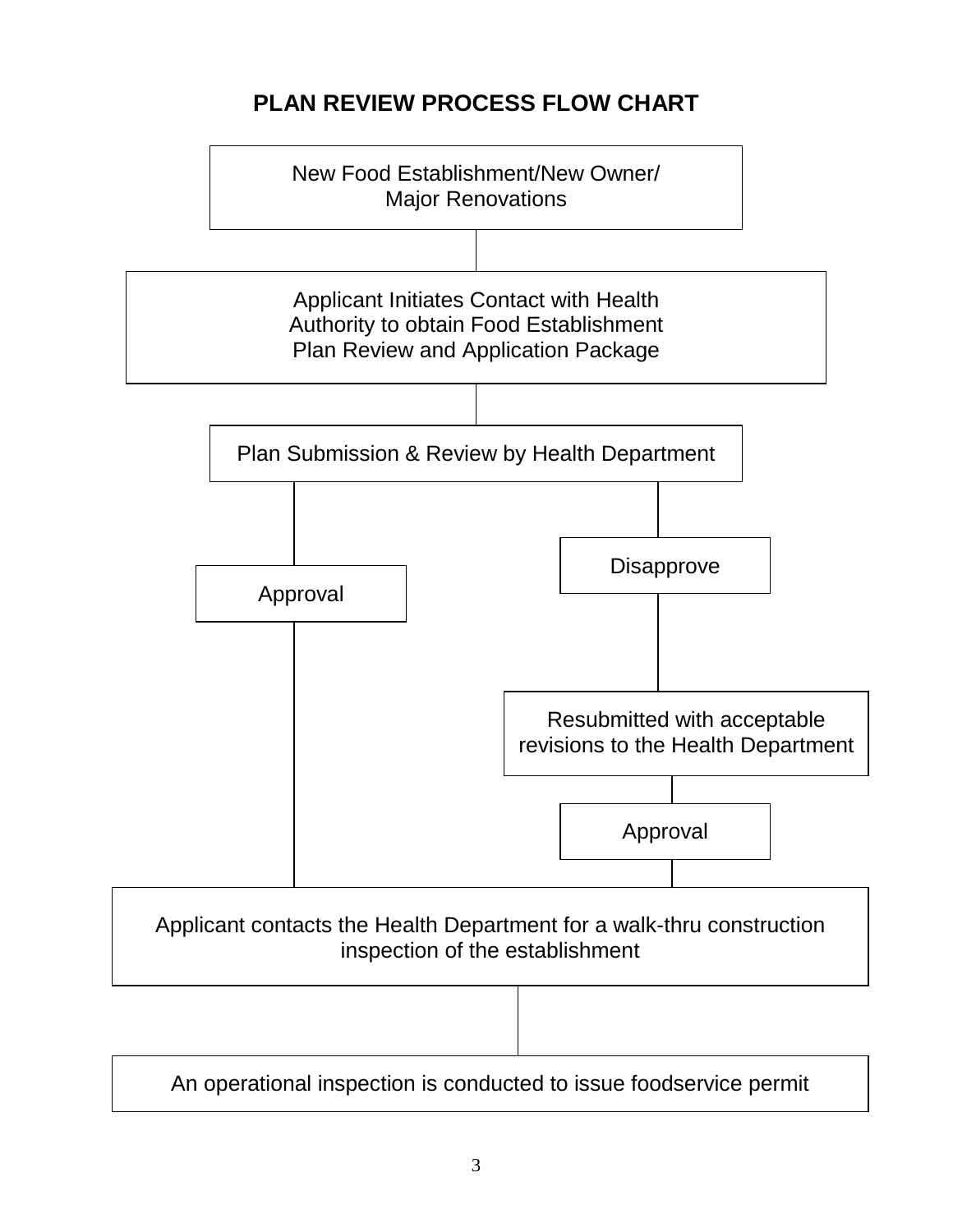#### **Part 1 GENERAL INFORMATION \*\*\*ALL APPLICANTS COMPLETE ENTIRE SECTION\*\*\* (Please Print)**

| <b>Purpose</b> (check one) | $\Box$ New                      | $\Box$ Information Change |
|----------------------------|---------------------------------|---------------------------|
|                            | $\Box$ Extensive Remodel        | $\Box$ Reactivate         |
|                            | $\Box$ Change of owner/operator |                           |

| <b>Establishment Name</b>            |              |     |
|--------------------------------------|--------------|-----|
| <b>Physical Location</b>             |              |     |
|                                      |              |     |
| <b>Establishment Mailing Address</b> |              |     |
| City                                 | <b>State</b> | Zip |
| <b>Establishment Phone</b>           |              |     |
|                                      |              |     |
|                                      |              |     |
| Fax or Email and Contact Person      |              |     |

# *(Must be a different address than that of Establishment)*

| <b>Owner Information</b>                       |                                                                                                |              |  |  |  |
|------------------------------------------------|------------------------------------------------------------------------------------------------|--------------|--|--|--|
| <b>Owner or Officer of the Legal Ownership</b> |                                                                                                | <b>Title</b> |  |  |  |
|                                                |                                                                                                |              |  |  |  |
|                                                | Type of Entity $\Box$ Individual $\Box$ Partnership $\Box$ Corporation $\Box$ Other (Describe) |              |  |  |  |
|                                                |                                                                                                |              |  |  |  |
| Business/Corporate Address                     |                                                                                                |              |  |  |  |
| City                                           | <b>State</b>                                                                                   | Zip          |  |  |  |
| Telephone                                      |                                                                                                |              |  |  |  |
|                                                |                                                                                                |              |  |  |  |

| <b>State</b> | Zip |
|--------------|-----|
|              |     |

| <b>Contact Person</b> |       |  |
|-----------------------|-------|--|
| Name                  | Title |  |
|                       |       |  |
| Telephone Number      |       |  |
|                       |       |  |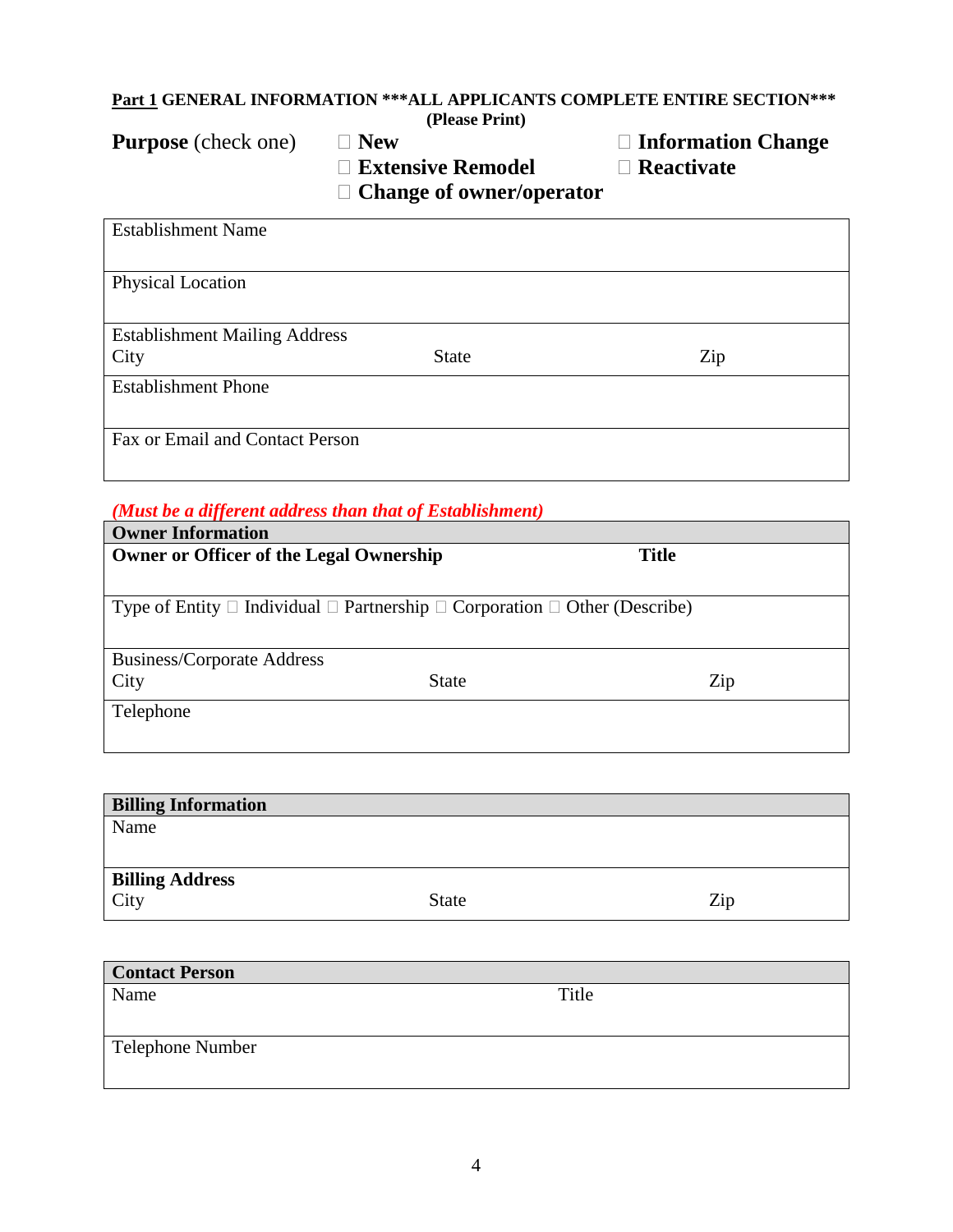# **TYPES OF OPERATIONS (Check all that apply)**

| <b>Type of Establishment</b>                                                                                                                                                                                                                               | <b>Food Preparation</b>                                                                                                                                                                                                                                                                                                                                                                                                                      |
|------------------------------------------------------------------------------------------------------------------------------------------------------------------------------------------------------------------------------------------------------------|----------------------------------------------------------------------------------------------------------------------------------------------------------------------------------------------------------------------------------------------------------------------------------------------------------------------------------------------------------------------------------------------------------------------------------------------|
| $\Box$ Bar or Tavern only<br>$\Box$ Bar with Food Service<br>$\Box$ School<br>$\Box$ Caterer<br>$\Box$ Buffet<br>□ Kiosks/Extended Food Service*<br>□ Limited Food Service<br>$\Box$ Mobile food unit*<br>$\Box$ Restaurant<br>$\Box$ Restaurant w/Caterer | $\Box$ No cook step (Do not cook any food items)<br>$\Box$ Only heat commercially pre-cooked foods<br>$\Box$ Cook raw foods<br>$\Box$ Cool food items (serve leftovers)<br>$\Box$ Hot holding<br>Serve raw or undercooked food items*<br>Thawing<br>$\Box$ Use Time as a Public Health Control                                                                                                                                               |
| $\Box$ Takeout or Drive-in only<br>$\Box$ Restaurant and retail<br>$\Box$ Institution (jail, hospital, etc.)<br>$\Box$ Restaurant with Wholesale<br>Processing<br>$\Box$ Other<br>*Please attach mobile or extended<br>application.                        | Reduced-oxygen packaging (vacuum-packaging, sous vide<br>packaging, cook-chill packaging, modified atmosphere<br>packaging, or controlled atmosphere packaging)<br>$\Box$ Use food additives or components such as vinegar to render<br>food not potentially hazardous (time/temp control for safety<br>food) Ex. Sushi rice<br>Smoke food as a method of food preservation rather than as a<br>method of flavor enhancement<br>$\Box$ Other |

\**Please provide parasite destruction letter, for ceviche, sushi, or other raw or undercooked fish*

| Hours of Operation:                 |                                              | <b>FROM</b> |                                                                                                                                                                                                                |
|-------------------------------------|----------------------------------------------|-------------|----------------------------------------------------------------------------------------------------------------------------------------------------------------------------------------------------------------|
|                                     | Sunday______________<br>Saturday____________ |             | the control of the control of the control of the control of<br><u> 1989 - Johann Barbara, martxa a</u><br><u> 1989 - Johann Barnett, fransk kongresu</u><br><u> 1989 - Johann Barn, amerikansk politiker (</u> |
| Description of Menu:                |                                              |             |                                                                                                                                                                                                                |
| Copy of Proposed Menu attached:     |                                              | YES $( )$   | NO( )                                                                                                                                                                                                          |
| Number of Seats                     |                                              |             |                                                                                                                                                                                                                |
| Number of Staff (Maximum per Shift) |                                              |             |                                                                                                                                                                                                                |
| Total Square Feet of Facility_      |                                              |             |                                                                                                                                                                                                                |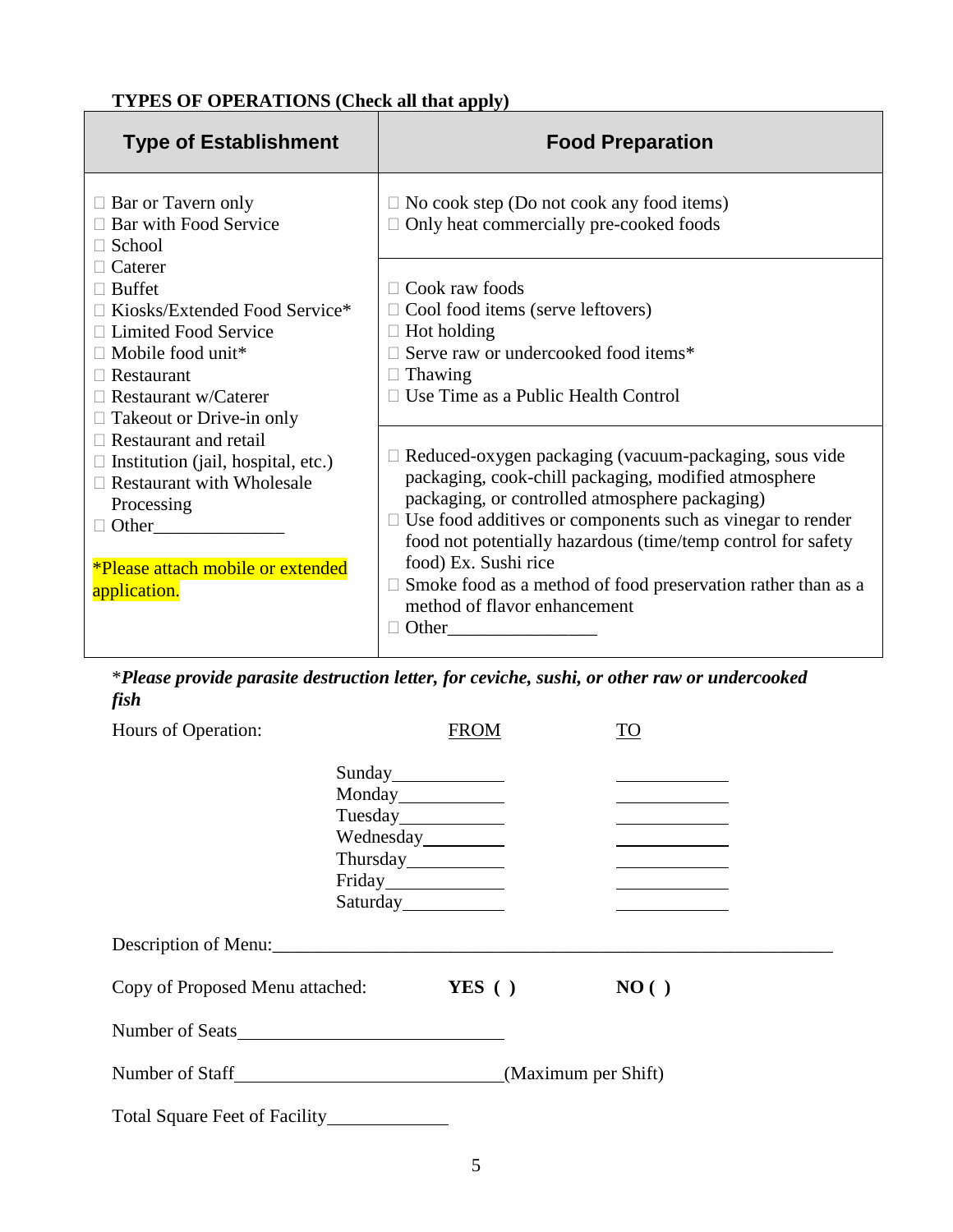Maximum Number of Meals to be Served:

| <b>Breakfast</b>          |  |
|---------------------------|--|
| Lunch                     |  |
| Dinner                    |  |
| <b>Total Served Daily</b> |  |
|                           |  |

Days Between Deliveries

Projected Date for Completion of Project (Ready for the final walk-through inspection for the Food Service Permit)

I have submitted plans/applications to the following: (Please note date of submittal on applicable line)

| Code Enforcement              | Fire Dept. |
|-------------------------------|------------|
| <b>Public Works/Utilities</b> | Other      |

**The undersigned hereby applies for a permit to operate a Food Service Establishment pursuant to OCGA 26-2-371-373 and herby certifies that he/she has received a copy of the Rules for Food Service, Chapter 290-5-14, Georgia Department of Human Resources.** 

**I understand that the Responsibilities of a Permit Holder (Rule .02 subsection (1)(f)) must be followed in order to retain the Food Service Permit.** 

**I attest to the accuracy of the information provided in this application, affirm that the facility will comply with Chapter 290-5-14, and will allow the Health Authority access to the establishment.**

 $Signature \_\_\_\_\_\_\_$ 

Print Name

Title (Must be owner or officer of the legal ownership) \_\_\_\_\_\_\_\_\_\_\_\_\_\_\_\_\_\_\_\_\_\_\_\_\_\_\_\_\_\_\_\_\_

Date and the state of the state of the state of the state of the state of the state of the state of the state of the state of the state of the state of the state of the state of the state of the state of the state of the s

**NOTE: It is ILLEGAL to begin food service operations without first obtaining a valid food service permit from Clarke County Environmental Health Services.**

**Any changes to the existing food service establishment will require PRIOR APPROVAL FROM THE HEALTH AUTHORITY. This includes any menu change that requires the installation of food equipment and/or structural changes, involves a food preparation process that was not performed in the establishment prior to the menu change, or poses a health risk to consumers because it is a raw animal food served raw or undercooked.**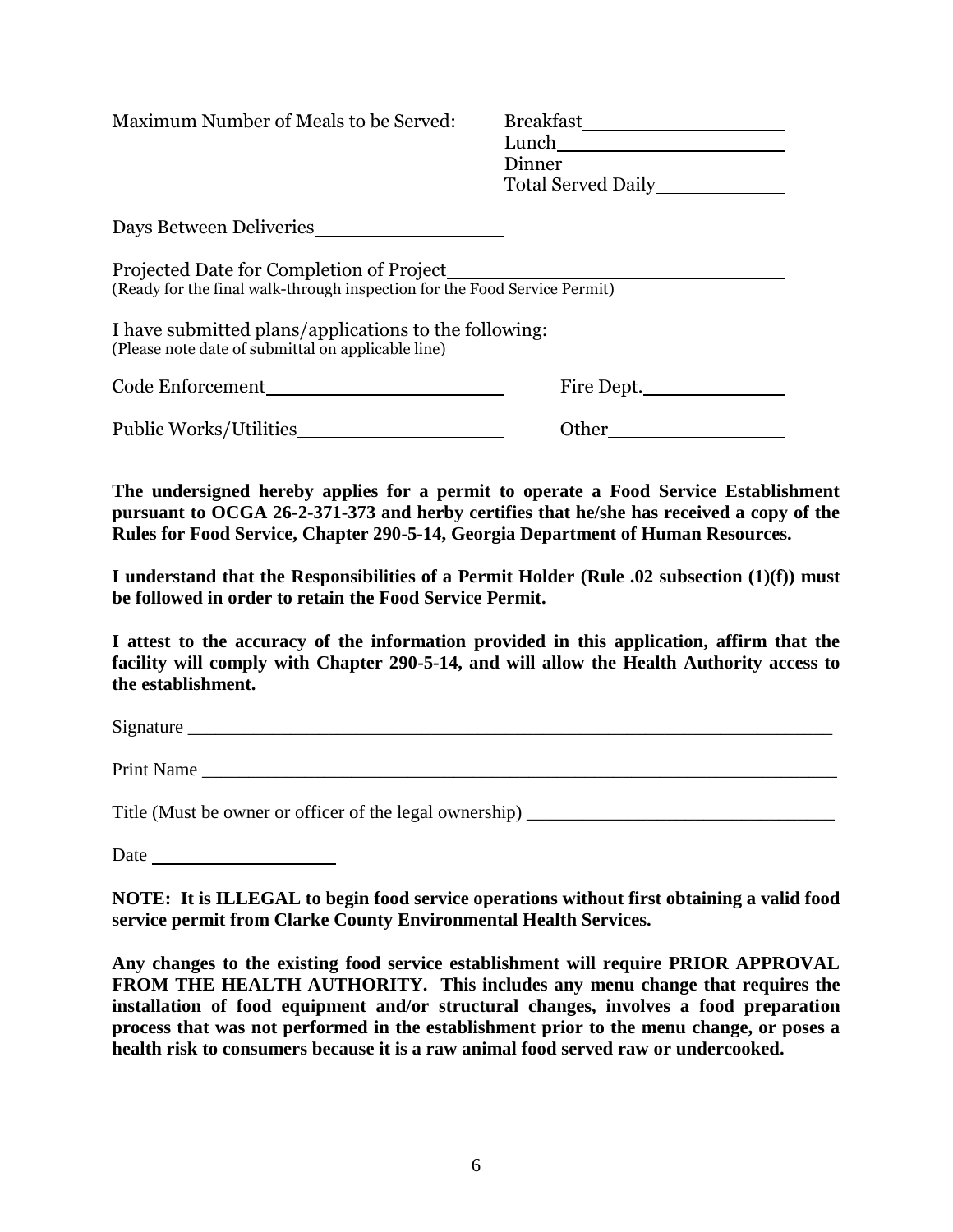#### **Part 2 Food Preparation Review Documents**

## **PLEASE ATTACHED A COPY OF YOUR PROPSED MENU**

#### **A. Potentially Hazardous Foods**

1. Check categories of Potentially Hazardous Foods (PHF's) to be handled, prepared and served.

| <b>CATEGORY</b>                                                               | <u>(YES)</u> (NO) |  |  |
|-------------------------------------------------------------------------------|-------------------|--|--|
| Thin meats, poultry, fish, eggs (hamburger; sliced meats; fillets)            | ( ) ( )           |  |  |
| Thick meats, whole poultry (roast beef; whole turkey, chickens, hams)         | ( ) ( )           |  |  |
| Cold processed foods (salads, sandwiches, vegetables)                         | ( ) ( )           |  |  |
| Hot processed foods (soups, stews, rice/noodles, gravy, chowders, casseroles) | ( ) ( )           |  |  |
| Bakery goods (pies, custards, cream fillings & toppings)                      | ( ) ( )           |  |  |
| Other                                                                         |                   |  |  |

#### 2. Thawing Potentially Hazardous Foods

Please indicate by checking the appropriate boxes how frozen potentially hazardous foods (PHF's) in each category will be thawed. More than one method may apply. Also, indicate where thawing will take place.

| <b>Thawing Method</b>                                 | <b>*THICK FROZEN</b><br><b>FOODS</b> | <b>*THIN FROZEN FOODS</b> |
|-------------------------------------------------------|--------------------------------------|---------------------------|
| Refrigeration                                         |                                      |                           |
| Running Water Less than<br>$70^{\circ}F(21^{\circ}C)$ |                                      |                           |
| Microwave (as part of<br>cooking process)             |                                      |                           |
| Cooked from Frozen state                              |                                      |                           |
| Other (describe)                                      |                                      |                           |

\*Frozen foods: approximately one inch or less = thin, and more than an inch = thick.

#### **B. FOOD SUPPLIES**

- 3. Are all food supplies from inspected and approved sources? YES ( ) NO ( )
- 4. List proposed food vendors/suppliers: \_\_\_\_\_\_\_\_\_\_\_\_\_\_\_\_\_\_\_\_\_\_\_\_\_\_\_\_\_\_\_\_\_\_\_\_\_\_\_\_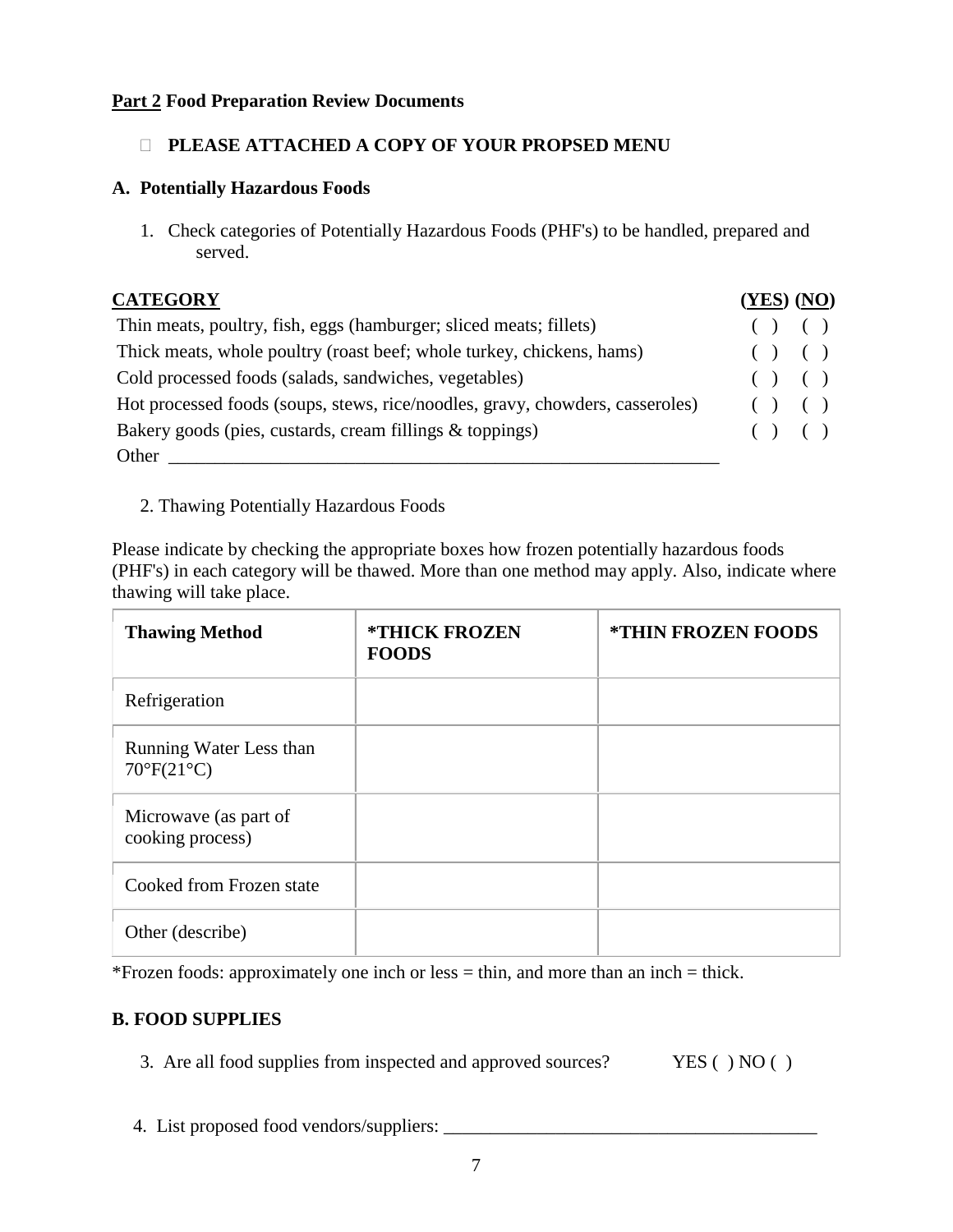5. What are the projected frequencies of deliveries per week for the following?

Frozen foods \_\_\_\_\_\_\_\_\_\_\_\_\_\_\_\_\_\_\_

Refrigerated foods

Dry Goods \_\_\_\_\_\_\_\_\_\_\_\_\_\_\_\_\_\_\_\_\_\_

6. Provide information on the amount of space (cubic feet) allocated for:

Frozen foods \_\_\_\_\_\_\_\_\_\_\_\_\_\_\_\_\_\_\_

Refrigerated foods\_\_\_\_\_\_\_\_\_\_\_\_\_\_\_

Dry Goods \_\_\_\_\_\_\_\_\_\_\_\_\_\_\_\_\_\_\_\_\_\_

7. How will dry goods be stored off of floor? \_\_\_\_\_\_\_\_\_\_\_\_\_\_\_\_\_\_\_\_\_\_\_\_\_\_\_\_\_\_\_\_\_\_\_\_

## **C. COLD STORAGE**

8. Does each refrigerator/freezer have a thermometer? YES ( ) NO ( )

Number of refrigeration units: \_\_\_\_\_

Number of freezer units:

9. Is there a bulk ice machine available? YES ( ) NO ( )

10. Will raw meats, poultry, and seafood be stored in the same refrigerators and freezers with cooked or ready to eat foods? YES ( ) NO ( )

If yes, how will cross-contamination be prevented? \_\_\_\_\_\_\_\_\_\_\_\_\_\_\_\_\_\_\_\_\_\_\_\_\_\_\_\_\_\_

\_\_\_\_\_\_\_\_\_\_\_\_\_\_\_\_\_\_\_\_\_\_\_\_\_\_\_\_\_\_\_\_\_\_\_\_\_\_\_\_\_\_\_\_\_\_\_\_\_\_\_\_\_\_\_\_\_\_\_\_\_\_\_\_\_\_\_\_\_\_\_\_\_\_

\_\_\_\_\_\_\_\_\_\_\_\_\_\_\_\_\_\_\_\_\_\_\_\_\_\_\_\_\_\_\_\_\_\_\_\_\_\_\_\_\_\_\_\_\_\_\_\_\_\_\_\_\_\_\_\_\_\_\_\_\_\_\_\_\_\_\_\_\_\_\_\_\_\_

#### **D. COOKING & REHEATING**

11. List types of cooking equipment \_\_\_\_\_\_\_\_\_\_\_\_\_\_\_\_\_\_\_\_\_\_\_\_\_\_\_\_\_\_\_\_\_\_\_\_\_\_\_\_\_\_\_\_\_

12. What type(s) of food product thermometer(s) will be used to measure final

cooking/reheating temperatures of PHF's?

 $\Box$  Bi-metallic stem (dial)  $\Box$  Digital, fast read

Thin meat, small diameter probe Thermocouple Other \_\_\_\_\_\_\_\_\_\_\_\_\_\_\_\_\_\_\_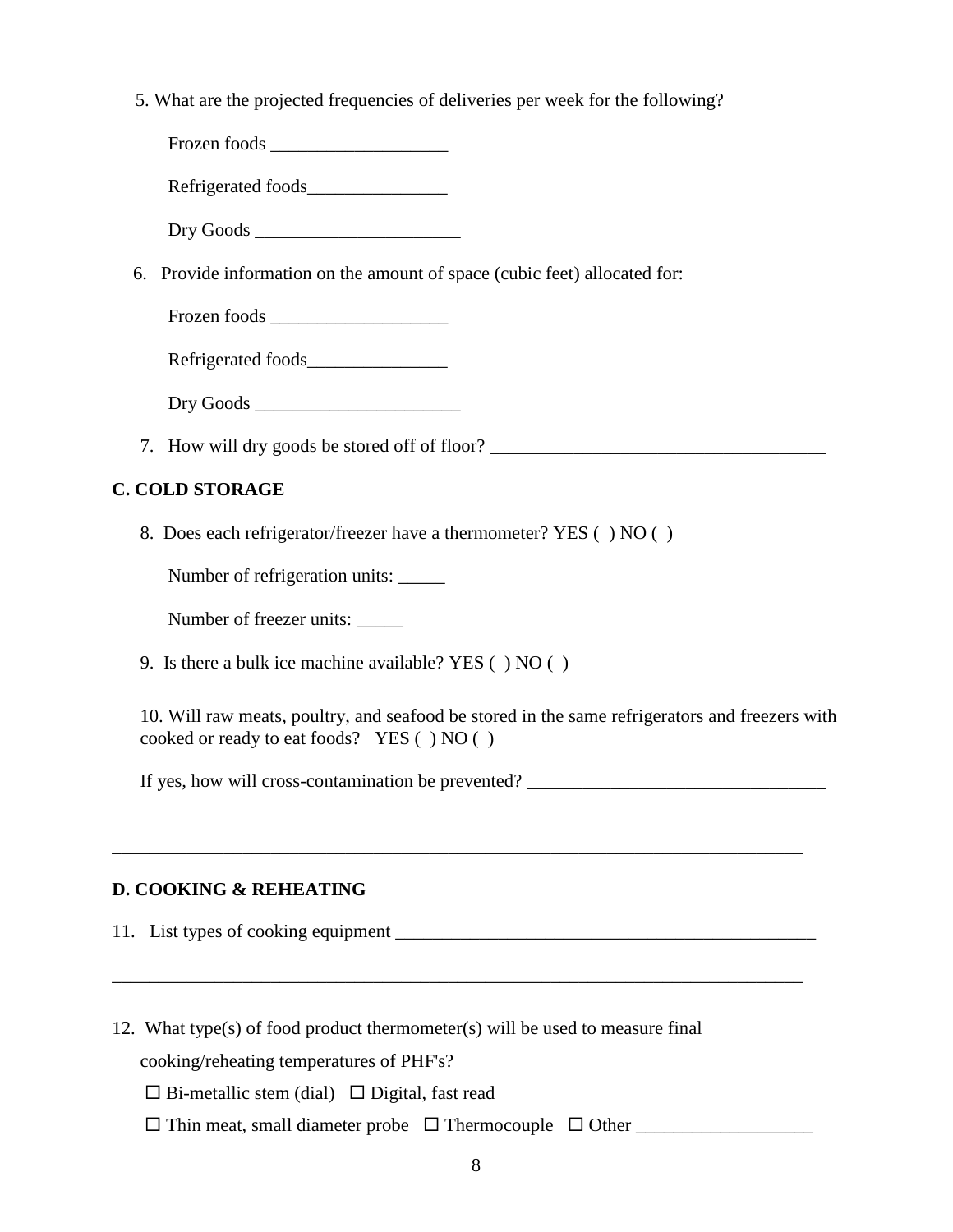13. How will PHF's that are cooked, cooled, and reheated for hot holding be rapidly reheated?

\_\_\_\_\_\_\_\_\_\_\_\_\_\_\_\_\_\_\_\_\_\_\_\_\_\_\_\_\_\_\_\_\_\_\_\_\_\_\_\_\_\_\_\_\_\_\_\_\_\_\_\_\_\_\_\_\_\_\_\_\_\_\_\_\_\_\_\_\_\_\_\_\_\_

14. How will reheating cooked and cooled food to 165 F for at least 15 seconds done rapidly and within 2 hours? \_\_\_\_\_\_\_\_\_\_\_\_\_\_\_\_\_\_\_\_\_\_\_\_\_\_\_\_\_\_\_\_\_\_\_\_\_\_\_\_\_\_\_\_\_\_\_\_\_\_\_\_\_\_\_\_\_\_\_\_\_\_\_

\_\_\_\_\_\_\_\_\_\_\_\_\_\_\_\_\_\_\_\_\_\_\_\_\_\_\_\_\_\_\_\_\_\_\_\_\_\_\_\_\_\_\_\_\_\_\_\_\_\_\_\_\_\_\_\_\_\_\_\_\_\_\_\_\_\_\_\_\_\_\_\_\_\_\_\_\_\_

15. List types of hot holding equipment \_\_\_\_\_\_\_\_\_\_\_\_\_\_\_\_\_\_\_\_\_\_\_\_\_\_\_\_\_\_\_\_\_\_\_\_\_\_\_\_\_\_\_\_\_

#### **E. COOLING**

16. Please indicate by checking the appropriate boxes how PHF's will be cooled to  $41^{\circ}F(5^{\circ}C)$ within 6 hours (135°F to 70°F in 2 hours and 70°F to 41°F in 4 hours). Also, indicate where cooling will take place.

| <b>COOLING</b><br><b>METHOD</b>       | <b>THICK</b><br><b>MEATS</b> | <b>THIN</b><br><b>MEATS</b> | <b>THIN</b><br><b>FOOD</b><br><b>ITEMS</b><br>(SOUPS,<br><b>GRAVY</b> ) | <b>THICK FOOD</b><br><b>ITEMS</b><br>(STEWS,<br><b>CASSEROLES)</b> | <b>RICE/</b><br><b>NOODLES</b> |
|---------------------------------------|------------------------------|-----------------------------|-------------------------------------------------------------------------|--------------------------------------------------------------------|--------------------------------|
| Shallow<br>Pans                       |                              |                             |                                                                         |                                                                    |                                |
| Ice<br>Baths/Ice<br>Paddle            |                              |                             |                                                                         |                                                                    |                                |
| Reduce<br>Volume or<br><b>Size</b>    |                              |                             |                                                                         |                                                                    |                                |
| Specialty<br>Rapid Chill<br>Equipment |                              |                             |                                                                         |                                                                    |                                |
| Other<br>(describe)                   |                              |                             |                                                                         |                                                                    |                                |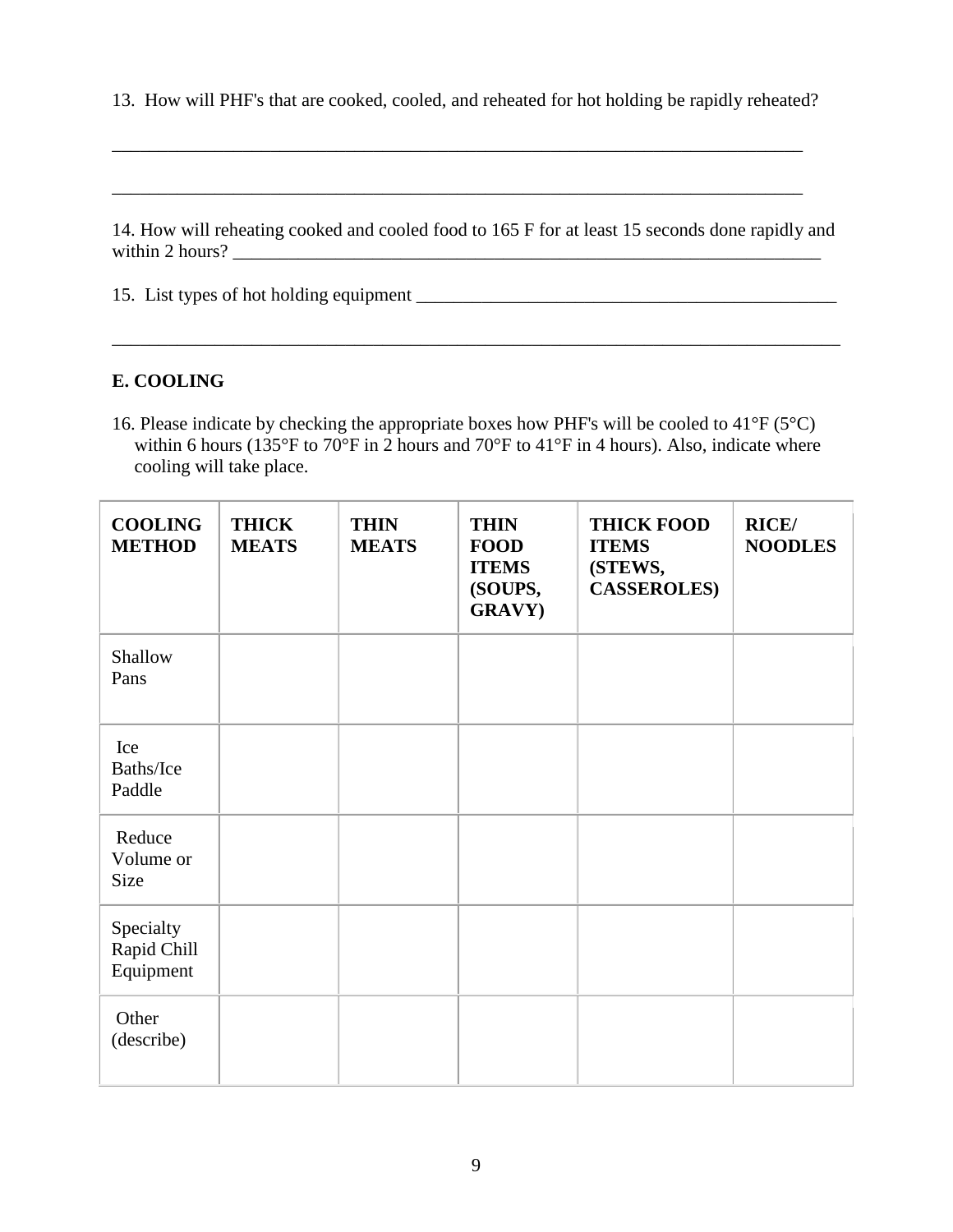17. Please list items of food prepared more than 24 hours in advance of service.

18. Will ingredients for cold ready-to-eat foods such as tuna, mayonnaise and eggs for salads and sandwiches be pre-chilled before being mixed and/or assembled? YES ( ) NO ( )

\_\_\_\_\_\_\_\_\_\_\_\_\_\_\_\_\_\_\_\_\_\_\_\_\_\_\_\_\_\_\_\_\_\_\_\_\_\_\_\_\_\_\_\_\_\_\_\_\_\_\_\_\_\_\_\_\_\_\_\_\_\_\_\_\_\_\_\_\_\_\_\_\_\_

If not, how will these ready-to-eat foods be cooled to 41°F?

#### **F. PREPARATION**

19. How will bare hand contact with ready-to-eat foods be prevented?

\_\_\_\_\_\_\_\_\_\_\_\_\_\_\_\_\_\_\_\_\_\_\_\_\_\_\_\_\_\_\_\_\_\_\_\_\_\_\_\_\_\_\_\_\_\_\_\_\_\_\_\_\_\_\_\_\_\_\_\_\_\_\_\_\_\_\_\_\_\_\_\_\_\_

\_\_\_\_\_\_\_\_\_\_\_\_\_\_\_\_\_\_\_\_\_\_\_\_\_\_\_\_\_\_\_\_\_\_\_\_\_\_\_\_\_\_\_\_\_\_\_\_\_\_\_\_\_\_\_\_\_\_\_\_\_\_\_\_\_\_\_\_\_\_\_\_\_\_

20. What type of sanitizer do you intend to use? \_\_\_\_\_\_\_\_\_\_\_\_\_\_\_\_\_\_\_\_\_\_\_\_\_\_\_\_\_\_\_\_ Sanitizer concentration: \_\_\_\_\_\_\_\_\_\_\_\_\_\_\_\_ ppm *\*A test kit for sanitizer must be available for use.*

21. Are raw fruits and vegetables indicated within the menu?  $YES() NO()$ 

22. If YES is there a dedicated sink provided for washing raw fruits and vegetables prior to their preparation?  $YES() NO()$ 

\*(Note: Multi-compartmented sinks are considered as one unit. For example, a 2-compartment sink is one unit and not two separate units)

\_\_\_\_\_\_\_\_\_\_\_\_\_\_\_\_\_\_\_\_\_\_\_\_\_\_\_\_\_\_\_\_\_\_\_\_\_\_\_\_\_\_\_\_\_\_\_\_\_\_\_\_\_\_\_\_\_\_\_\_\_\_\_\_\_\_\_\_\_\_\_\_\_\_\_\_\_\_

\_\_\_\_\_\_\_\_\_\_\_\_\_\_\_\_\_\_\_\_\_\_\_\_\_\_\_\_\_\_\_\_\_\_\_\_\_\_\_\_\_\_\_\_\_\_\_\_\_\_\_\_\_\_\_\_\_\_\_\_\_\_\_\_\_\_\_\_\_\_\_\_\_\_\_\_\_\_

\_\_\_\_\_\_\_\_\_\_\_\_\_\_\_\_\_\_\_\_\_\_\_\_\_\_\_\_\_\_\_\_\_\_\_\_\_\_\_\_\_\_\_\_\_\_\_\_\_\_\_\_\_\_\_\_\_\_\_\_\_\_\_\_\_\_\_\_\_\_\_\_\_\_\_\_\_\_

\_\_\_\_\_\_\_\_\_\_\_\_\_\_\_\_\_\_\_\_\_\_\_\_\_\_\_\_\_\_\_\_\_\_\_\_\_\_\_\_\_\_\_\_\_\_\_\_\_\_\_\_\_\_\_\_\_\_\_\_\_\_\_\_\_\_\_\_\_\_\_\_\_\_\_\_\_\_

Describe:

23. Will any cold, ready-to-eat, potentially hazardous foods be kept longer than 24 hours?  $YES()NO()$ 

If YES, describe your date marking/labeling procedures: \_\_\_\_\_\_\_\_\_\_\_\_\_\_\_\_\_\_\_\_\_\_\_\_

\_\_\_\_\_\_\_\_\_\_\_\_\_\_\_\_\_\_\_\_\_\_\_\_\_\_\_\_\_\_\_\_\_\_\_\_\_\_\_\_\_\_\_\_\_\_\_\_\_\_\_\_\_\_\_\_\_\_\_\_\_\_\_\_\_\_\_\_\_\_\_\_\_\_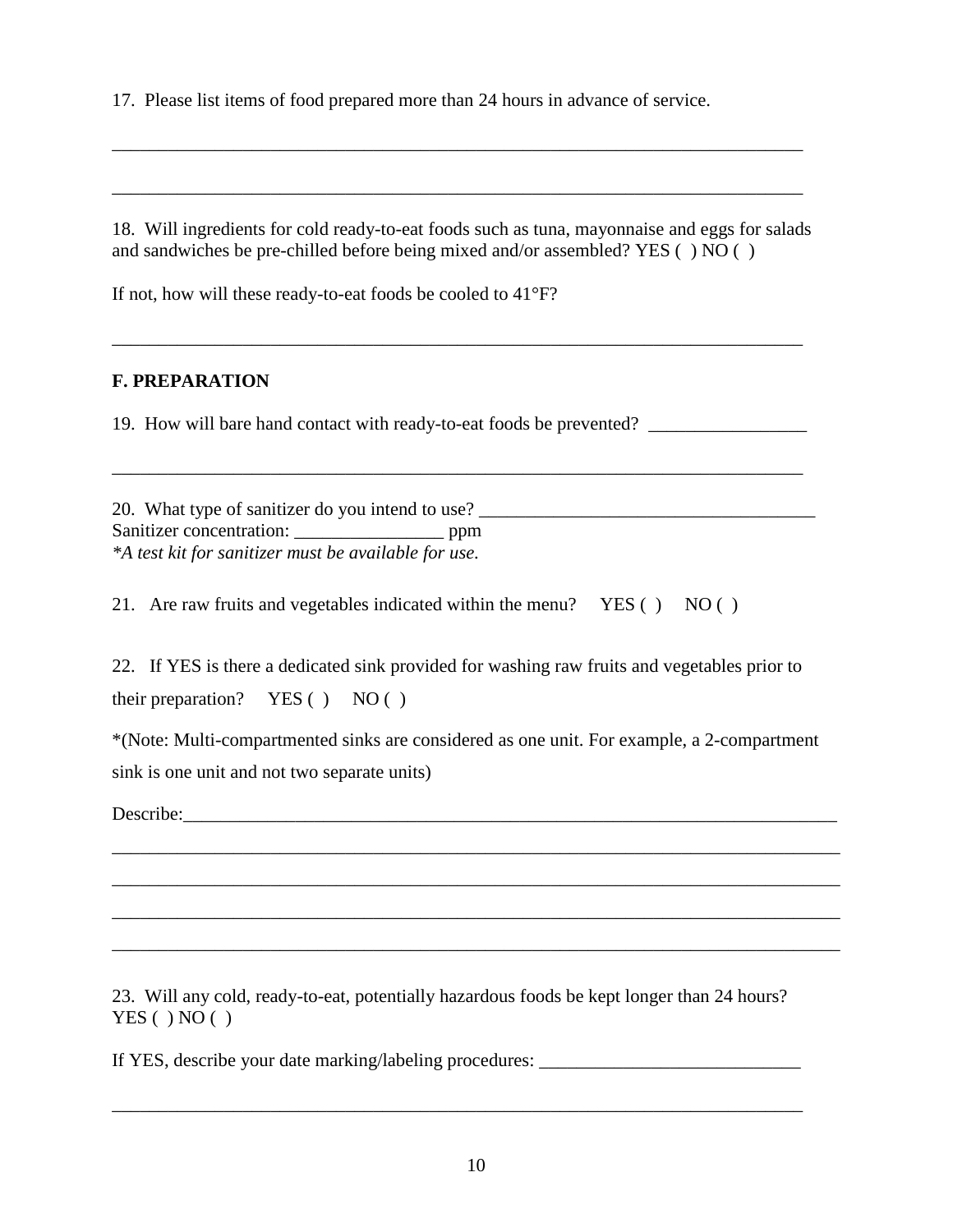24. Describe the procedure used for minimizing the length of time Potentially Hazardous Foods are kept in the temperature danger zone (between 41°F to 135°F) during preparation.

25. Will specialized processing methods (such as smoking, curing, acidifying, dehydrating, thermally processing low acid foods, vacuum packaging) be done on-site? YES ( ) NO ( )

\_\_\_\_\_\_\_\_\_\_\_\_\_\_\_\_\_\_\_\_\_\_\_\_\_\_\_\_\_\_\_\_\_\_\_\_\_\_\_\_\_\_\_\_\_\_\_\_\_\_\_\_\_\_\_\_\_\_\_\_\_\_\_\_\_\_\_\_\_\_\_\_\_

\_\_\_\_\_\_\_\_\_\_\_\_\_\_\_\_\_\_\_\_\_\_\_\_\_\_\_\_\_\_\_\_\_\_\_\_\_\_\_\_\_\_\_\_\_\_\_\_\_\_\_\_\_\_\_\_\_\_\_\_\_\_\_\_\_\_\_\_\_\_\_\_\_\_

 $\Box$  If YES, provide HACCP plan as required by the Health Authority.

## **G. MANAGEMENT & PERSONNEL**

26. Does your facility's policy to exclude or restrict food workers who are sick or have infected cut or lesions meet the standards set by *(Rule .03 subsection (4)(a-f & h) p.31)* **?**  $YES( ) NO( )$ 

 $\Box$  Copy of employee health policy attached.

Will employees have paid sick leave? YES ( ) NO ( )

23. Do you have a Certified Food Safety Manager on-site? YES ( ) NO ( )

If Yes, provide name and certification number \_\_\_\_\_\_\_\_\_\_\_\_\_\_\_\_\_\_\_\_\_\_\_\_\_\_\_\_\_\_\_\_\_\_

If No, provide estimated date of certification completion (must be within 60 days of opening)

\_\_\_\_\_\_\_\_\_\_\_\_\_\_\_\_\_\_\_\_\_\_\_\_\_\_\_\_\_\_\_\_\_\_\_\_\_\_\_\_\_\_\_\_\_\_\_\_\_\_\_\_\_\_\_\_\_\_\_\_\_\_\_\_\_\_\_\_\_\_\_\_\_\_\_\_\_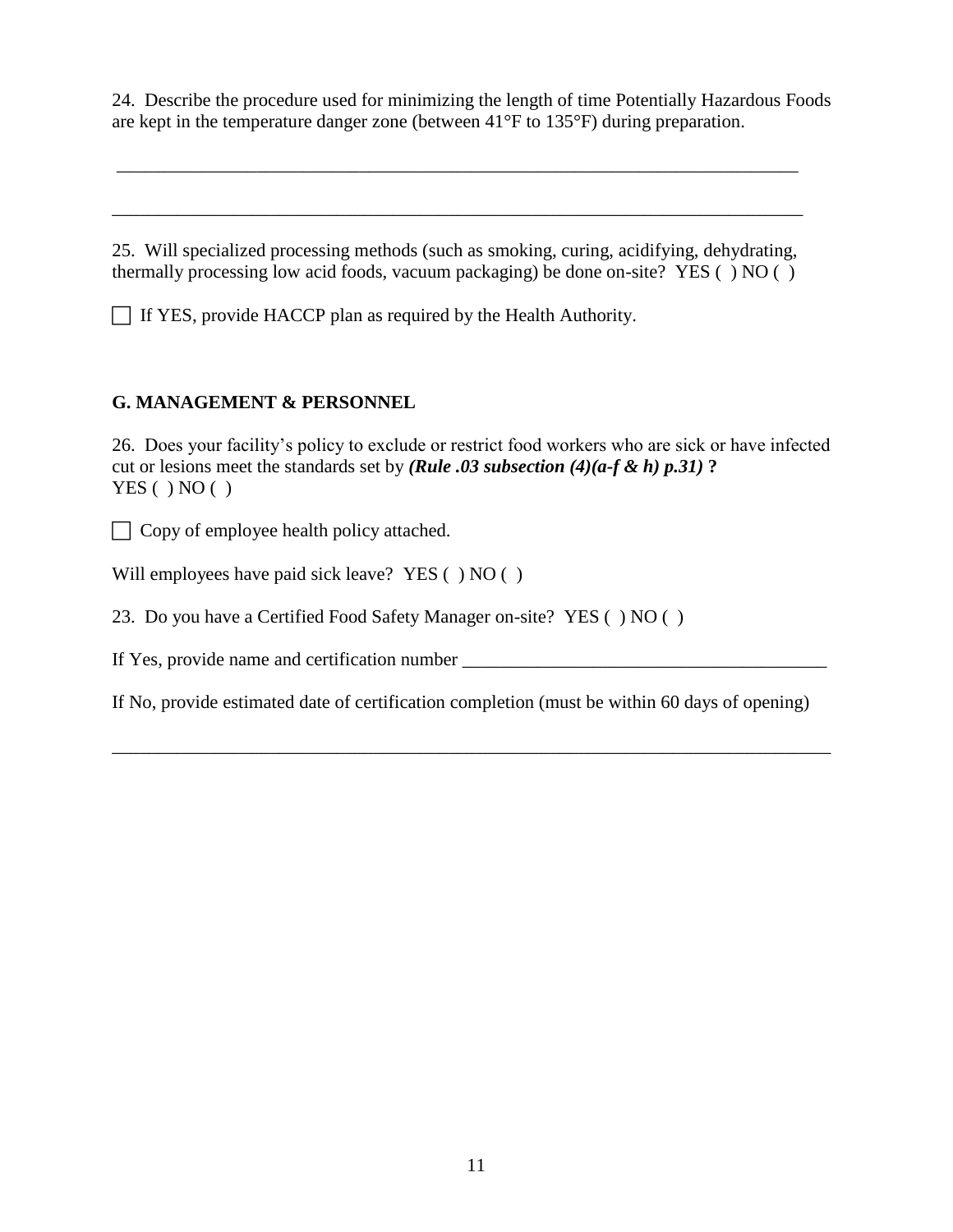## **Part 3 FOOD SERVICE SPECIFICATION DOCUMENTS**

# **PLEASE SEE CONTENTS AND FORMAT OF PLANS AND SPECIFICATIONS PRIOR TO COMPLETING DOCUMENTS.**

## **CONTENTS AND FORMAT OF PLANS AND SPECIFICATIONS**

1. Provide plans that are a minimum of 11 x 14 inches in size including the layout of the floor plan accurately drawn to a minimum scale of  $1/4$  inch  $= 1$  foot. This is to allow for ease in reading plans.

2. Include: proposed menu, seating capacity, and projected daily meal volume for food service operations.

3. Show the location and when requested, elevated drawings of all food equipment. Each piece of equipment must be clearly labeled on the plan with its common name. Submit drawings of selfservice hot and cold holding units with sneeze guards.

4. Designate clearly on the plan equipment for adequate rapid cooling, including ice baths and refrigeration, and for hot-holding potentially hazardous foods.

5. Label and locate separate food preparation sinks when the menu dictates to preclude contamination and cross-contamination of raw and ready-to-eat foods.

6. Clearly designate adequate hand washing lavatories for each toilet fixture and in the immediate area of food preparation.

7. Provide the room size, aisle space, space between and behind equipment and the placement of the equipment on the floor plan.

8. On the plan represent auxiliary areas such as storage rooms, garbage rooms, toilets, basements and/or cellars used for storage or food preparation. Show all features of these rooms as required by this guidance manual.

9. Include and provide specifications for:

a. Entrances, exits, loading/unloading areas and docks;

b. Complete finish schedules for each room including floors, walls, ceilings and coved juncture bases;

c. Plumbing schedule including location of floor drains, floor sinks, water supply lines, overhead waste-water lines, hot water generating equipment with capacity and recovery rate, backflow prevention, and wastewater line connections;

d. Lighting schedule with protectors;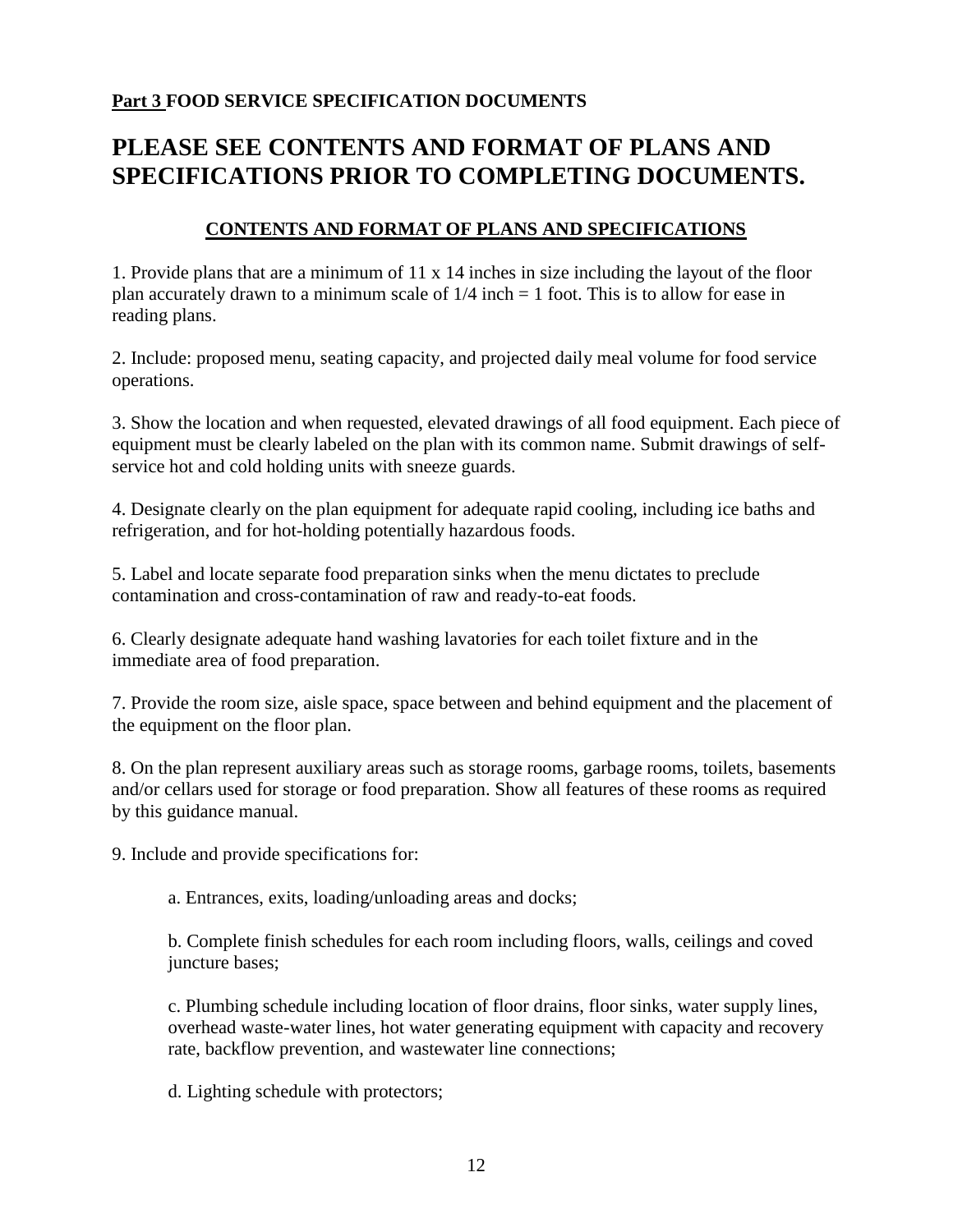(1) At least 110 lux (10 foot candles) at a distance of 75 cm (30 inches) above the floor, in walk-in refrigeration units and dry food storage areas and in other areas and rooms during periods of cleaning;

(2) At least 220 lux (20 foot candles):

(a) At a surface where food is provided for consumer self-service such as buffets and salad bars or where fresh produce or packaged foods are sold or offered for consumption;

(b) Inside equipment such as reach-in and under-counter refrigerators;

(c) At a distance of 75 cm (30 inches) above the floor in areas used for hand washing, ware washing, and equipment and utensil storage, and in toilet rooms; and

(3) At least 540 lux (50 foot candles) at a surface where a food employee is working with food or working with utensils or equipment such as knives, slicers, grinders, or saws where employee safety is a factor.

e. Food Equipment schedule to include make and model numbers and listing of equipment that is certified or classified for sanitation by an ANSI accredited certification program (when applicable).

f. Source of water supply and method of sewage disposal. Provide the location of these facilities and submit evidence that state and local regulations are complied with;

g. Ventilation schedule for each room;

h. A mop sink or curbed cleaning facility with facilities for hanging wet mops;

i. Garbage can washing area/facility;

j. Cabinets for storing toxic chemicals;

k. Dressing rooms, locker areas, employee rest areas, and/or coat rack as required;

l. Site plan (plot plan)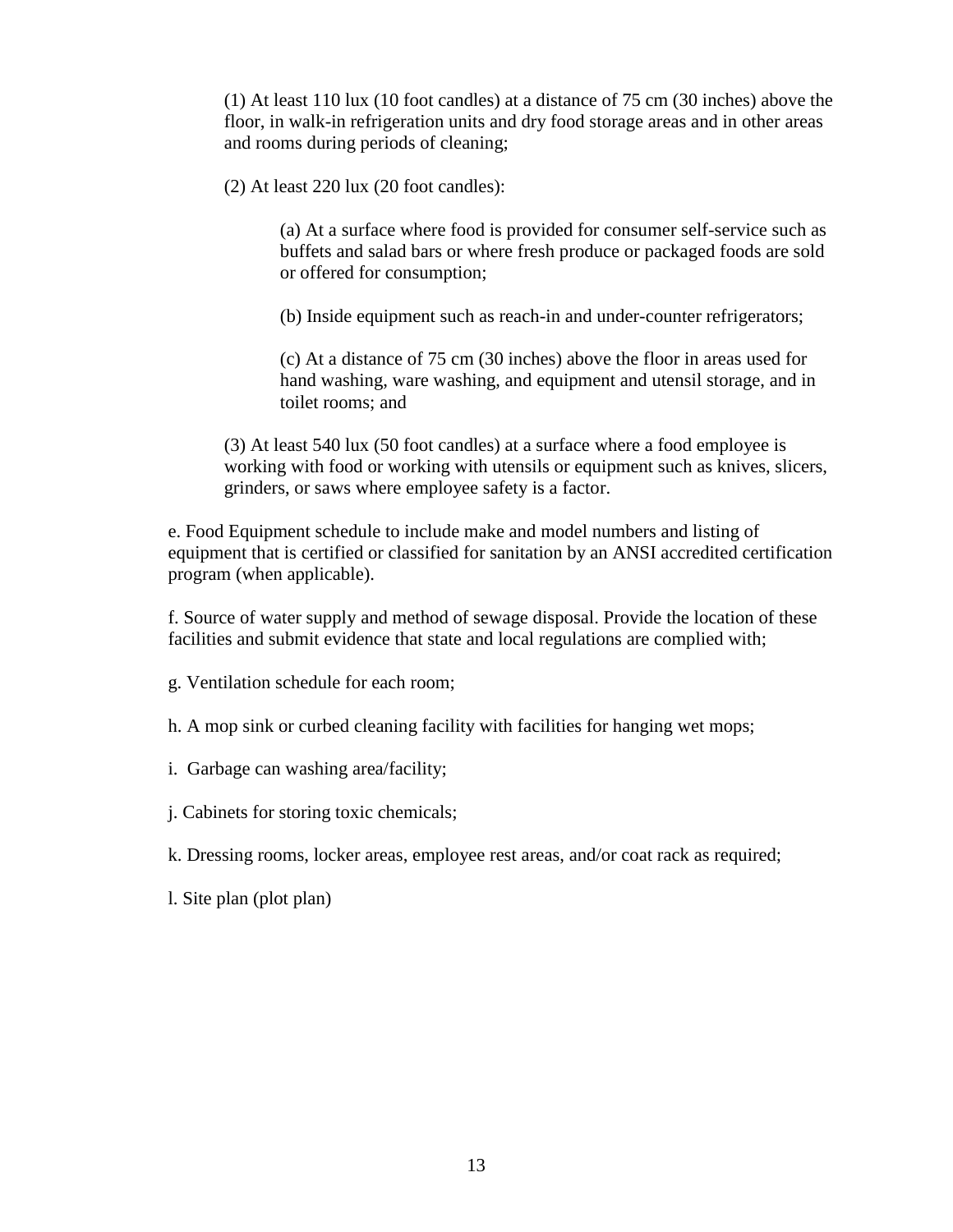#### **A. IDENTITY OF PLANS**

- 1. Name of Food Establishment
- 2. Address of Food Establishment

#### **B. FINISH SCHEDULE**

3. Applicant must indicate which materials (quarry tile, stainless steel, 4" plastic coved molding, etc.) will be used in the following areas. Materials for indoor floor wall and ceiling surfaces under conditions of normal conditions must be smooth, durable and easily cleanable in foodservice areas.

\_\_\_\_\_\_\_\_\_\_\_\_\_\_\_\_\_\_\_\_\_\_\_\_\_\_\_\_\_\_\_\_\_\_\_\_\_\_\_\_\_\_\_\_\_\_\_\_\_\_\_\_\_\_\_\_\_\_\_\_\_

\_\_\_\_\_\_\_\_\_\_\_\_\_\_\_\_\_\_\_\_\_\_\_\_\_\_\_\_\_\_\_\_\_\_\_\_\_\_\_\_\_\_\_\_\_\_\_\_\_\_\_\_\_\_\_\_\_\_\_\_\_\_

|                                                               | <b>FLOOR</b> | <b>COVING</b> | <b>WALLS</b> | <b>CEILING</b> |
|---------------------------------------------------------------|--------------|---------------|--------------|----------------|
| <b>KITCHEN</b>                                                |              |               |              |                |
| <b>BAR</b>                                                    |              |               |              |                |
| <b>FOOD STORAGE</b>                                           |              |               |              |                |
| <b>OTHER STORAGE</b>                                          |              |               |              |                |
| <b>TOILET ROOMS</b>                                           |              |               |              |                |
| <b>DRESSING ROOMS</b>                                         |              |               |              |                |
| <b>GARBAGE &amp; REFUSE</b><br><b>STORAGE</b>                 |              |               |              |                |
| <b>MOP SERVICE BASIN</b><br><b>AREA</b>                       |              |               |              |                |
| <b>WAREWASHING AREA</b>                                       |              |               |              |                |
| <b>WALK-IN</b><br><b>REFRIGERATORS AND</b><br><b>FREEZERS</b> |              |               |              |                |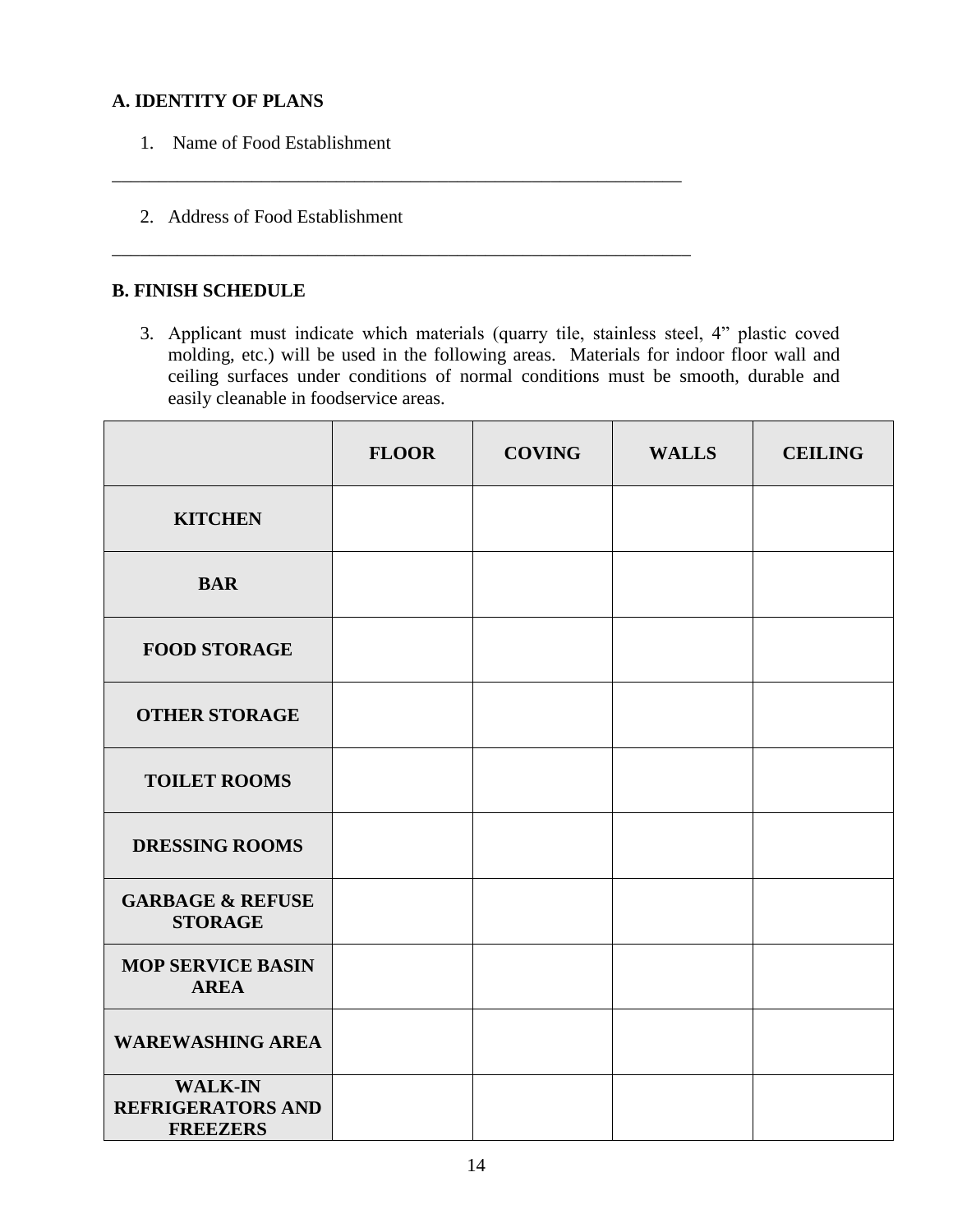# **C. INSECT AND RODENT CONTROL** *APPLICANT: Please check appropriate boxes.*

|                                                                                                                                                                                                                                                                                                                                                                                                                    | YES NO    |                    | NA                 |
|--------------------------------------------------------------------------------------------------------------------------------------------------------------------------------------------------------------------------------------------------------------------------------------------------------------------------------------------------------------------------------------------------------------------|-----------|--------------------|--------------------|
| 4. Will all outside doors be self-closing and rodent proof?                                                                                                                                                                                                                                                                                                                                                        | () ()     |                    | ( )                |
| 5. Are screen doors provided on all entrances left open to the outside?                                                                                                                                                                                                                                                                                                                                            | ( )       | $\left( \ \right)$ | ( )                |
| 6. Do all openable windows have a minimum #16 mesh screening?                                                                                                                                                                                                                                                                                                                                                      | ( )       | $\left( \ \right)$ | $\left( \ \right)$ |
| 7. Is the placement of electrical devices identified on the plan?                                                                                                                                                                                                                                                                                                                                                  |           | $()$ $()$          | ( )                |
| 8. Will all pipes & electrical conduit chases be sealed; ventilation systems<br>exhaust and intakes protected?                                                                                                                                                                                                                                                                                                     |           | $()$ $()$          | ( )                |
| 9. Is area around building clear of unnecessary brush, litter, boxes and other<br>harborage?                                                                                                                                                                                                                                                                                                                       |           | $()$ $()$          | ( )                |
|                                                                                                                                                                                                                                                                                                                                                                                                                    |           | $()$ $()$          | $\left( \ \right)$ |
| <b>D. GARBAGE AND REFUSE</b><br><u><b>Inside</b></u>                                                                                                                                                                                                                                                                                                                                                               |           |                    |                    |
| 11. Do all containers have lids?                                                                                                                                                                                                                                                                                                                                                                                   |           | $()$ $()$          | $\left( \ \right)$ |
| 12. Will refuse be stored inside?                                                                                                                                                                                                                                                                                                                                                                                  |           | $()$ $()$          | ( )                |
| If so, where? $\frac{1}{\sqrt{1-\frac{1}{2}}}\frac{1}{\sqrt{1-\frac{1}{2}}}\frac{1}{\sqrt{1-\frac{1}{2}}}\frac{1}{\sqrt{1-\frac{1}{2}}}\frac{1}{\sqrt{1-\frac{1}{2}}}\frac{1}{\sqrt{1-\frac{1}{2}}}\frac{1}{\sqrt{1-\frac{1}{2}}}\frac{1}{\sqrt{1-\frac{1}{2}}}\frac{1}{\sqrt{1-\frac{1}{2}}}\frac{1}{\sqrt{1-\frac{1}{2}}}\frac{1}{\sqrt{1-\frac{1}{2}}}\frac{1}{\sqrt{1-\frac{1}{2}}}\frac{1}{\sqrt{1-\frac{1}{$ |           |                    |                    |
| 13. Is there an area designated for garbage can or floor mat cleaning? If 'Yes',<br>waste water drain will be required.                                                                                                                                                                                                                                                                                            | $()$ $()$ |                    | $\left( \ \right)$ |
| <b>Outside</b>                                                                                                                                                                                                                                                                                                                                                                                                     |           | ( ) ( )            | ( )                |
| 14. Will a dumpster be used?                                                                                                                                                                                                                                                                                                                                                                                       |           |                    |                    |
| Number ________________ Size _____________                                                                                                                                                                                                                                                                                                                                                                         |           |                    |                    |
|                                                                                                                                                                                                                                                                                                                                                                                                                    |           |                    |                    |
| Contractor                                                                                                                                                                                                                                                                                                                                                                                                         |           |                    |                    |
| 15. Will a compactor be used? YES () NO ()                                                                                                                                                                                                                                                                                                                                                                         |           |                    |                    |
|                                                                                                                                                                                                                                                                                                                                                                                                                    |           |                    |                    |
| Frequency of pick up _____________                                                                                                                                                                                                                                                                                                                                                                                 |           |                    |                    |
| Contractor                                                                                                                                                                                                                                                                                                                                                                                                         |           |                    |                    |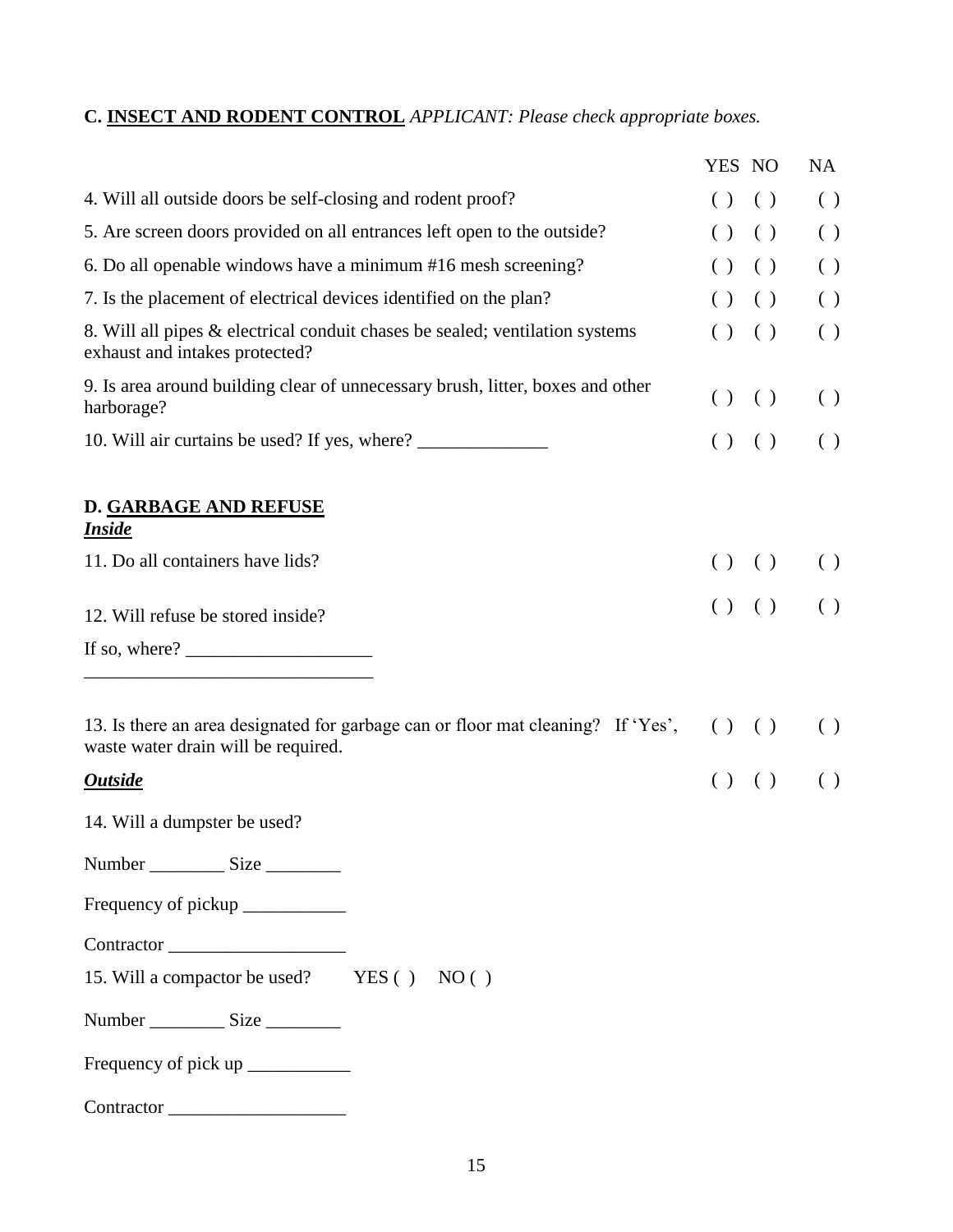16. Will garbage cans be stored outside? YES ( ) NO ( )

17. Describe surface and location where dumpster/compactor/garbage cans are to be stored

| 18. Describe location of grease storage receptacle                      |
|-------------------------------------------------------------------------|
| 19. Is there an area to store recycled containers? $YES() NO()$         |
| Indicate what materials are required to be recycled;                    |
| $()$ Glass<br>$( )$ Metal<br>$( )$ Paper<br>() Cardboard<br>() Plastic  |
| 20. Is there any area to store returnable damaged goods? $YES( ) NO( )$ |
| If YES, describe                                                        |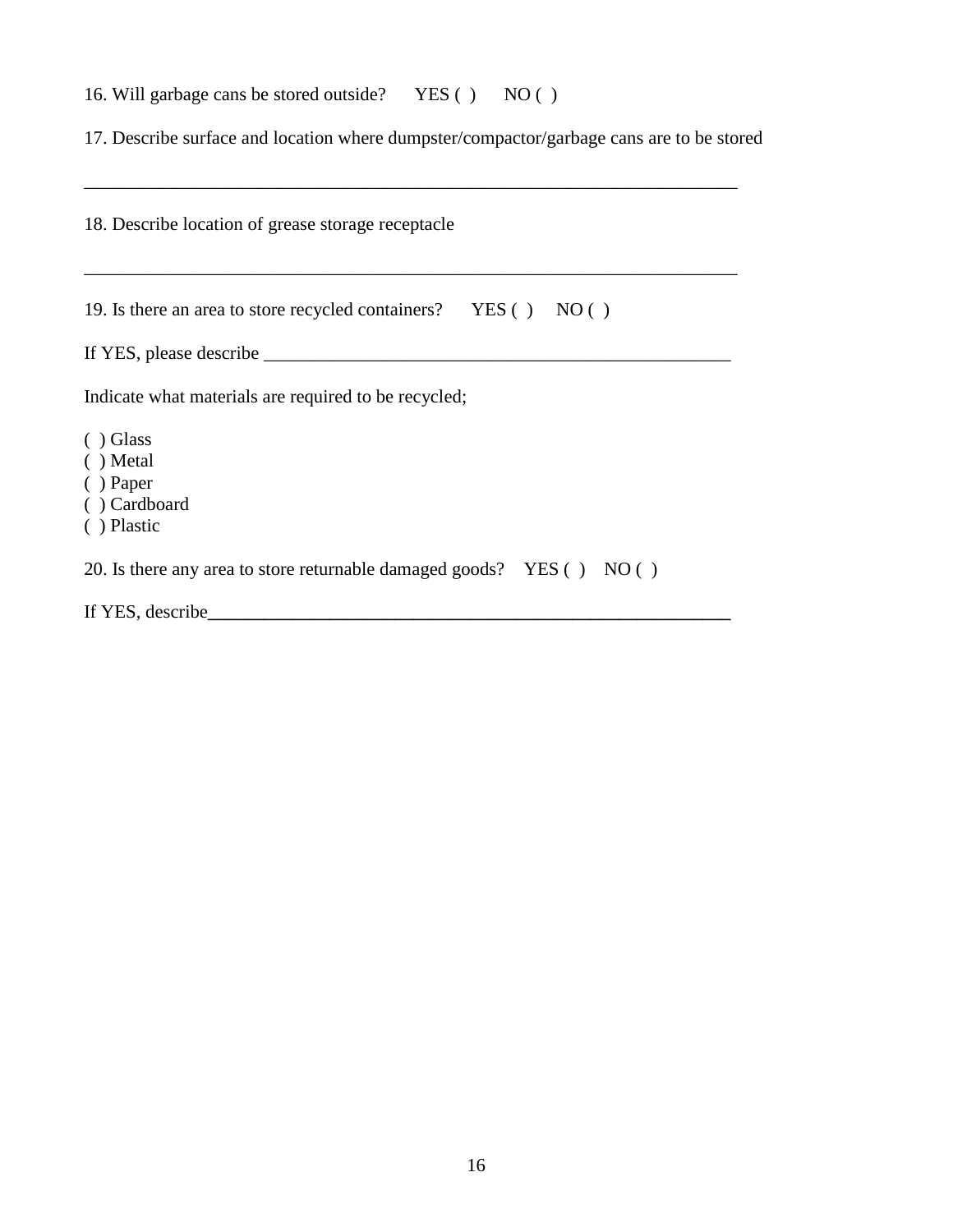# **E. PLUMBING CONNECTIONS:**

21. Please check appropriate boxes.

|                                           | <b>AIR</b><br><b>GAP</b> | <b>AIR</b><br><b>BREAK</b> | <b>INTEGRAL</b><br><b>TRAP</b> | P TRAP | <b>VACUUM</b><br><b>BREAKER</b> | <b>CONDENSATE</b><br><b>PUMP</b> |
|-------------------------------------------|--------------------------|----------------------------|--------------------------------|--------|---------------------------------|----------------------------------|
|                                           |                          |                            |                                |        |                                 |                                  |
| <b>TOILET</b>                             |                          |                            |                                |        |                                 |                                  |
| <b>URINALS</b>                            |                          |                            |                                |        |                                 |                                  |
| *DISHWASHER                               |                          |                            |                                |        |                                 |                                  |
| <b>GARBAGE</b><br><b>GRINDER</b>          |                          |                            |                                |        |                                 |                                  |
| * ICE MACHINE<br>(S)                      |                          |                            |                                |        |                                 |                                  |
| *ICE STORAGE<br>BIN(S)                    |                          |                            |                                |        |                                 |                                  |
| <b>MOP SINK</b>                           |                          |                            |                                |        |                                 |                                  |
| <b>HAND WASH</b><br><b>SINK</b>           |                          |                            |                                |        |                                 |                                  |
| $*3$<br><b>COMPARTMENT</b><br><b>SINK</b> |                          |                            |                                |        |                                 |                                  |
| $*2$<br><b>COMPARTMENT</b><br><b>SINK</b> |                          |                            |                                |        |                                 |                                  |
| $*1$<br><b>COMPARTMENT</b><br><b>SINK</b> |                          |                            |                                |        |                                 |                                  |
| <b>LAVATORY</b>                           |                          |                            |                                |        |                                 |                                  |
| <b>WATER</b><br><b>STATION</b>            |                          |                            |                                |        |                                 |                                  |

\* An air gap or an air break is required.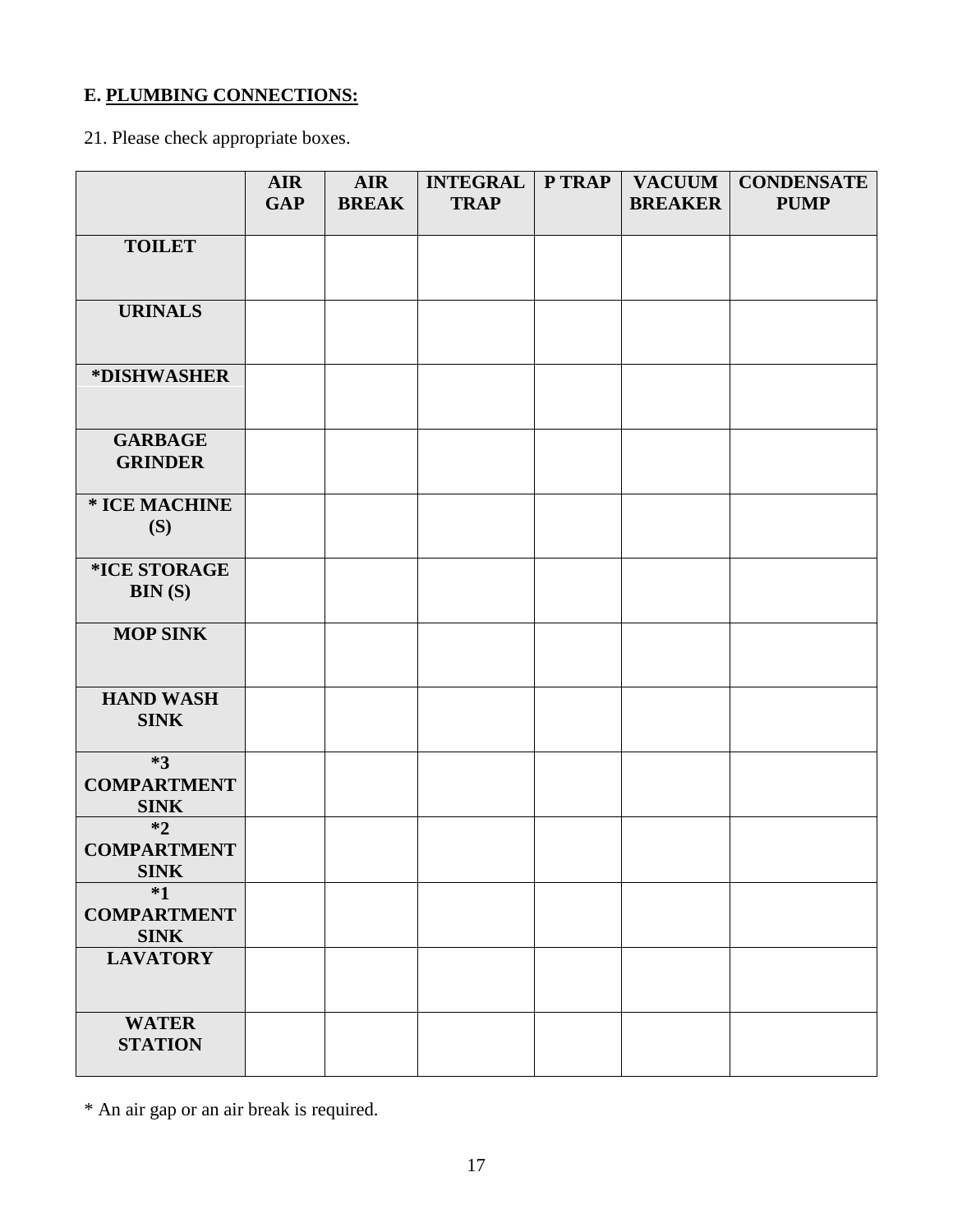## **E. PLUMBING CONNECTIONS continued:**

22. Please check appropriate boxes.

|                                         | <b>AIR</b><br><b>GAP</b> | <b>AIR</b><br><b>BREAK</b> | <b>INTEGRAL</b><br><b>TRAP</b> | ${\bf P}$<br><b>TRAP</b> | <b>VACUUM</b><br><b>BREAKER</b> | <b>CONDENSATE</b><br><b>PUMP</b> |
|-----------------------------------------|--------------------------|----------------------------|--------------------------------|--------------------------|---------------------------------|----------------------------------|
|                                         |                          |                            |                                |                          |                                 |                                  |
| *STEAM TABLES                           |                          |                            |                                |                          |                                 |                                  |
|                                         |                          |                            |                                |                          |                                 |                                  |
| *DIPPER WELLS                           |                          |                            |                                |                          |                                 |                                  |
|                                         |                          |                            |                                |                          |                                 |                                  |
| <b>REFRIGERATION</b>                    |                          |                            |                                |                          |                                 |                                  |
| <b>CONDENSATE/DRAIN</b><br><b>LINES</b> |                          |                            |                                |                          |                                 |                                  |
| <b>HOSE CONNECTION</b>                  |                          |                            |                                |                          |                                 |                                  |
|                                         |                          |                            |                                |                          |                                 |                                  |
| *POTATO PEELER                          |                          |                            |                                |                          |                                 |                                  |
|                                         |                          |                            |                                |                          |                                 |                                  |
| <b>OTHER</b>                            |                          |                            |                                |                          |                                 |                                  |
|                                         |                          |                            |                                |                          |                                 |                                  |

**\*** An air gap or an air break is required.

23. Are floor drains provided & easily cleanable, if so please indicate location?

#### **F. WATER SUPPLY**

24. Is water supply public ( ) or private ( )?

25. If private, has source been approved? YES ( ) NO ( ) PENDING ( ) N/A ( )

If question #24 is checked YES, please attach copy of written approval and/or permit.

26. Is ice made on premises ( ) or purchased commercially ( )?

If made on premise, please provide specifications for the ice machine. If purchased commercially please provide information on the source and method by which the ice is collected from the source, the means to protect the ice from contamination, and the type of unit ice is stored at the foodservice establishment.

\_\_\_\_\_\_\_\_\_\_\_\_\_\_\_\_\_\_\_\_\_\_\_\_\_\_\_\_\_\_\_\_\_\_\_\_\_\_\_\_\_\_\_\_\_\_\_\_\_\_\_\_\_\_\_\_\_\_\_\_\_\_\_\_\_\_\_\_\_\_\_\_\_\_\_\_\_\_\_\_\_\_\_\_

27. Provide location of ice maker or bagging operation:

\_\_\_\_\_\_\_\_\_\_\_\_\_\_\_\_\_\_\_\_\_\_\_\_\_\_\_\_\_\_\_\_\_\_\_\_\_\_\_\_\_\_\_\_\_\_\_\_\_\_\_\_\_\_\_\_\_\_\_\_\_\_\_\_\_\_\_\_\_\_\_\_\_\_\_\_\_\_\_\_\_\_\_\_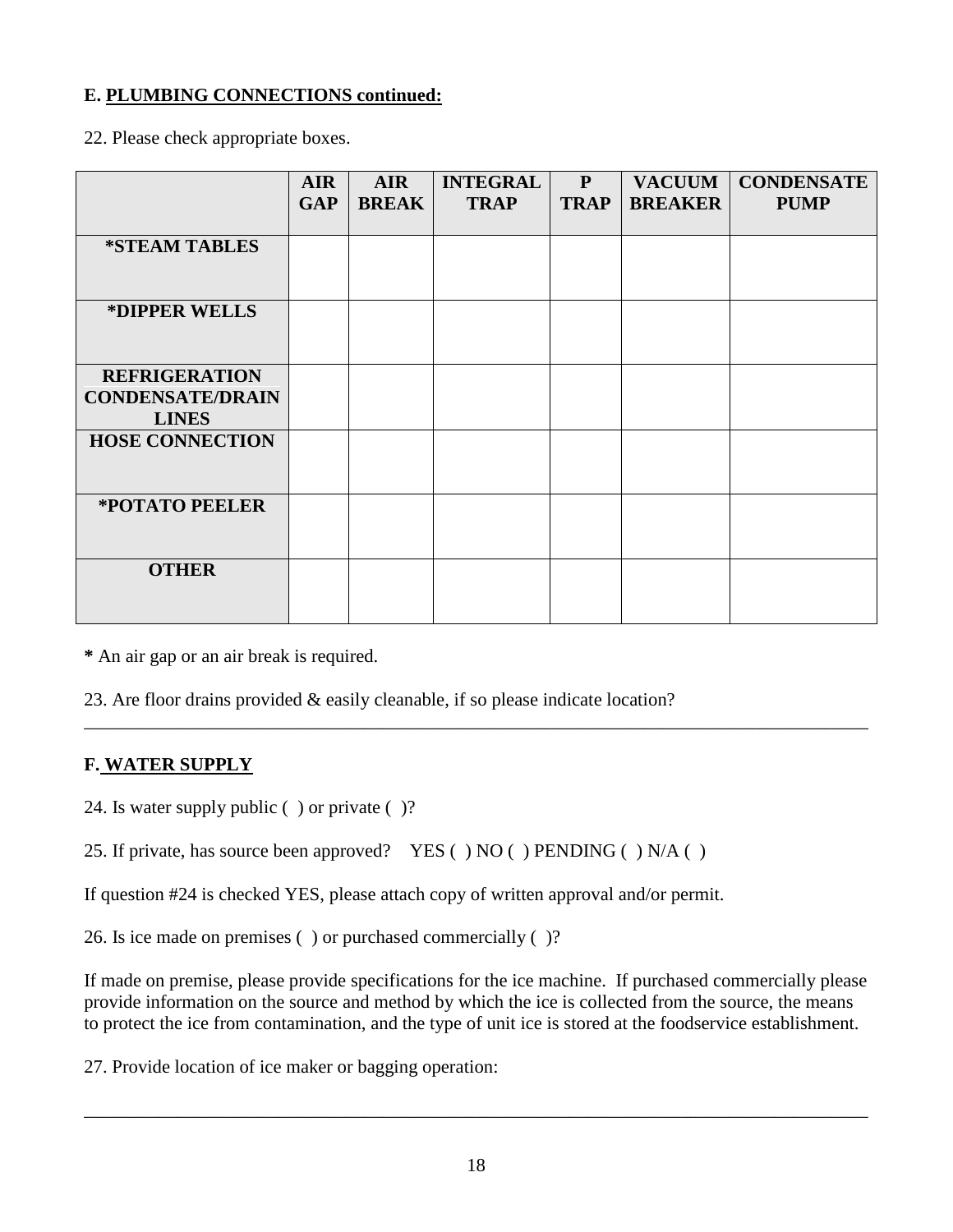28. Will there be a water filtration system on the premises? If so, provide location:

\_\_\_\_\_\_\_\_\_\_\_\_\_\_\_\_\_\_\_\_\_\_\_\_\_\_\_\_\_\_\_\_\_\_\_\_\_\_\_\_\_\_\_\_\_\_\_\_\_\_\_\_\_\_\_\_\_\_\_\_\_\_\_\_\_\_\_\_\_\_\_\_

29. Describe the manner in which ice scoops will be stored:

30. Please provide the following information for the hot water heater: (1) Make  $\blacksquare$ Gallons BTU\_\_\_\_\_\_\_\_ K W\_\_\_\_\_\_\_ Recovery capacity\_\_\_\_\_\_\_\_(GPH) (2) Make\_\_\_\_\_\_\_\_\_\_\_\_\_\_\_\_\_\_\_\_\_\_\_\_\_ Model # \_\_\_\_\_\_\_\_\_\_\_\_\_\_\_\_\_\_\_\_\_\_\_\_\_\_\_ Gallons \_\_\_\_\_\_\_\_\_\_ BTU\_\_\_\_\_\_\_\_\_\_ K W\_\_\_\_\_\_\_\_ Recovery capacity\_\_\_\_\_\_\_\_(GPH) For On Demand Water Heater(s) provide # of fixtures served and GPM

\_\_\_\_\_\_\_\_\_\_\_\_\_\_\_\_\_\_\_\_\_\_\_\_\_\_\_\_\_\_\_\_\_\_\_\_\_\_\_\_\_\_\_\_\_\_\_\_\_\_\_\_\_\_\_\_\_\_\_\_\_\_\_\_\_\_\_\_\_\_\_\_\_\_\_\_\_\_\_\_\_\_\_\_

31. Is the hot water generator sufficient for the needs of the establishment? **Provide the number of hot water generating fixtures in Section G** on next page.

\_\_\_\_\_\_\_\_\_\_\_\_\_\_\_\_\_\_\_\_\_\_\_\_\_\_\_\_\_\_\_\_\_\_\_\_\_\_\_\_\_\_\_\_\_\_\_\_\_\_\_\_\_\_\_\_\_\_\_\_\_\_\_\_\_\_\_\_\_\_\_\_\_\_\_\_\_\_\_\_\_\_\_\_

\_\_\_\_\_\_\_\_\_\_\_\_\_\_\_\_\_\_\_\_\_\_\_\_\_\_\_\_\_\_\_\_\_\_\_\_\_\_\_\_\_\_\_\_\_\_\_\_\_\_\_\_\_\_\_\_\_\_\_\_\_\_\_\_\_\_\_\_\_\_\_\_\_\_\_\_\_\_\_\_\_\_\_\_

\_\_\_\_\_\_\_\_\_\_\_\_\_\_\_\_\_\_\_\_\_\_\_\_\_\_\_\_\_\_\_\_\_\_\_\_\_\_\_\_\_\_\_\_\_\_\_\_\_\_\_\_\_\_\_\_\_\_\_\_\_\_\_\_\_\_\_\_\_\_\_\_\_\_\_\_\_\_\_\_\_\_\_\_

\_\_\_\_\_\_\_\_\_\_\_\_\_\_\_\_\_\_\_\_\_\_\_\_\_\_\_\_\_\_\_\_\_\_\_\_\_\_\_\_\_\_\_\_\_\_\_\_\_\_\_\_\_\_\_\_\_\_\_\_\_\_\_\_\_\_\_\_\_\_\_\_\_\_\_\_\_\_\_\_\_\_\_\_

\_\_\_\_\_\_\_\_\_\_\_\_\_\_\_\_\_\_\_\_\_\_\_\_\_\_\_\_\_\_\_\_\_\_\_\_\_\_\_\_\_\_\_\_\_\_\_\_\_\_\_\_\_\_\_\_\_\_\_\_\_\_\_\_\_\_\_\_\_\_\_\_\_\_\_\_\_\_\_\_\_\_

32. Is there a water treatment device? YES ( ) NO ( )

If yes, how will the device be inspected  $&$  serviced?

33. How are the backflow prevention devices inspected & serviced?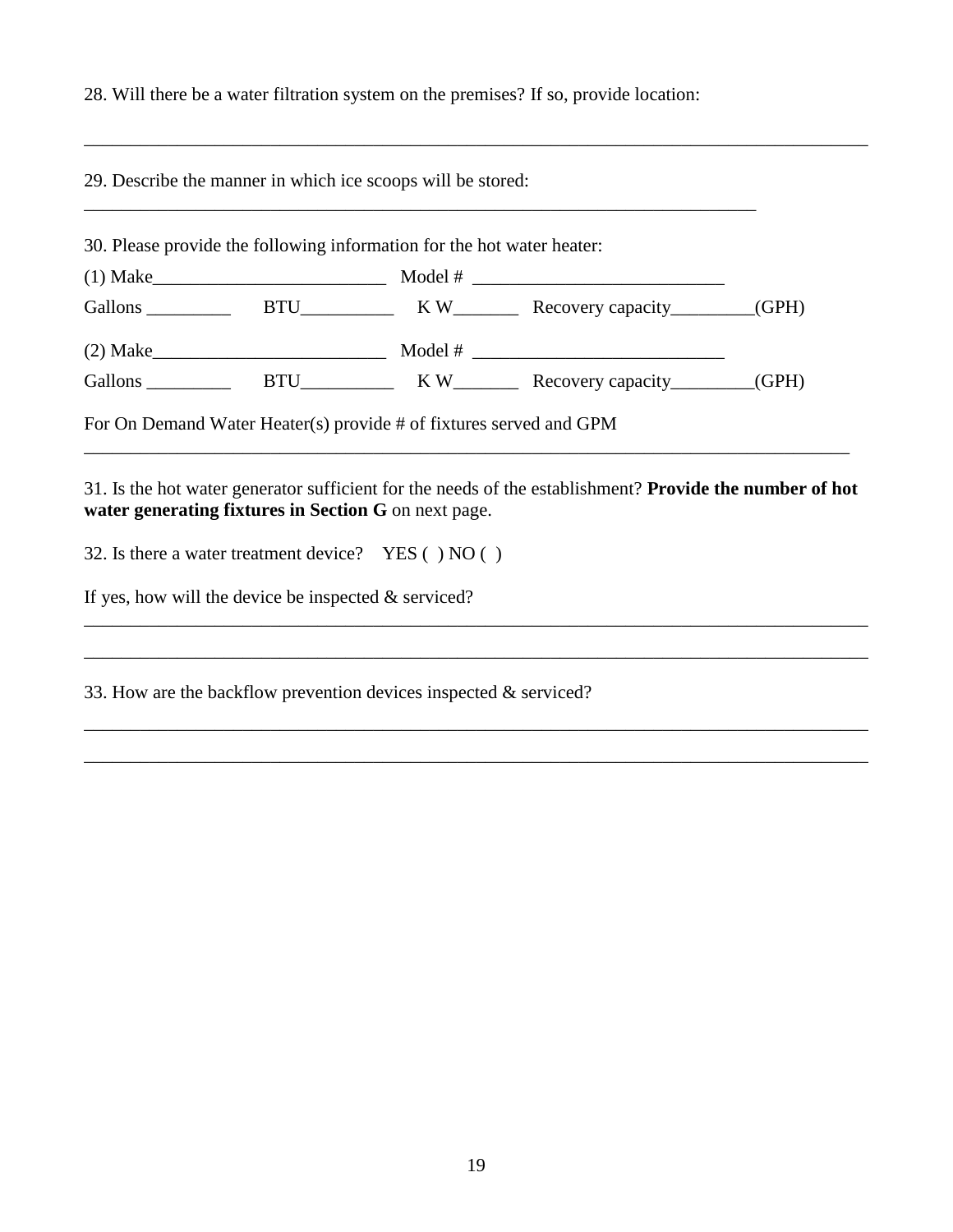# **G. HOT WATER FIXTURES: LEAVE SHADED CELLS BLANK (FOR OFFICE USE).**

|                                                                                |                 | <b>GALLONS PER HOUR</b> |                          |     |  |
|--------------------------------------------------------------------------------|-----------------|-------------------------|--------------------------|-----|--|
| <b>EQUIPMENT TYPE</b>                                                          | <b>QUANTITY</b> | <b>HIGH</b>             | <b>LOW</b>               |     |  |
| <b>VEGETABLE SINK</b>                                                          |                 | 15                      | 15                       | $=$ |  |
| <b>THREE COMPT. SINK</b>                                                       |                 | 60                      | 45                       | $=$ |  |
| <b>FOUR COMPT. SINK</b>                                                        |                 | 80                      | 60                       | $=$ |  |
| <b>PRE-RINSE FOR</b><br><b>DISHES-SHOWER</b><br><b>HEAD TYPE</b>               |                 | 45                      | 45                       | $=$ |  |
| <b>BAR-3 COMPT. SINK</b>                                                       |                 | 20                      | 20                       | $=$ |  |
| <b>BAR-4 COMPT. SINK</b>                                                       |                 | 25                      | 25                       | $=$ |  |
| <b>CHEMICAL</b><br><b>SANITIZING</b><br><b>GLASSWASHER</b>                     |                 | 60                      | 60                       | $=$ |  |
| <b>HAND WASH SINKS</b>                                                         |                 | 5                       | 5                        | $=$ |  |
| <b>MEAT PREP/THAW</b><br><b>SINK</b>                                           |                 | 10                      | 10                       | $=$ |  |
| <b>HOT WATER FILLING</b><br><b>FAUCET</b>                                      |                 | 15                      | 15                       | $=$ |  |
| <b>BAIN MARIE</b>                                                              |                 | 10                      | 10                       | $=$ |  |
| <b>GARBAGE CAN</b><br><b>WASHER/MOP SINK</b>                                   |                 | 20                      | 10                       | $=$ |  |
| <b>NINE AND TWELVE</b><br><b>POUNDS CLOTHES</b><br><b>WASHER</b>               |                 | 45                      | 45                       | $=$ |  |
| <b>SIXTEEN POUNDS</b><br><b>CLOTHES WASHER</b>                                 |                 | 60                      | 60                       | $=$ |  |
| <b>EMPLOYEE SHOWER</b>                                                         |                 | 20                      | 20                       | $=$ |  |
| <b>DISHMACHINE FINAL</b><br><b>RINSE 100% USAGE</b><br><b>GALLONS PER HOUR</b> |                 |                         | <b>GALLONS</b>           | $=$ |  |
|                                                                                |                 |                         | <b>TOTAL PEAK DEMAND</b> | $=$ |  |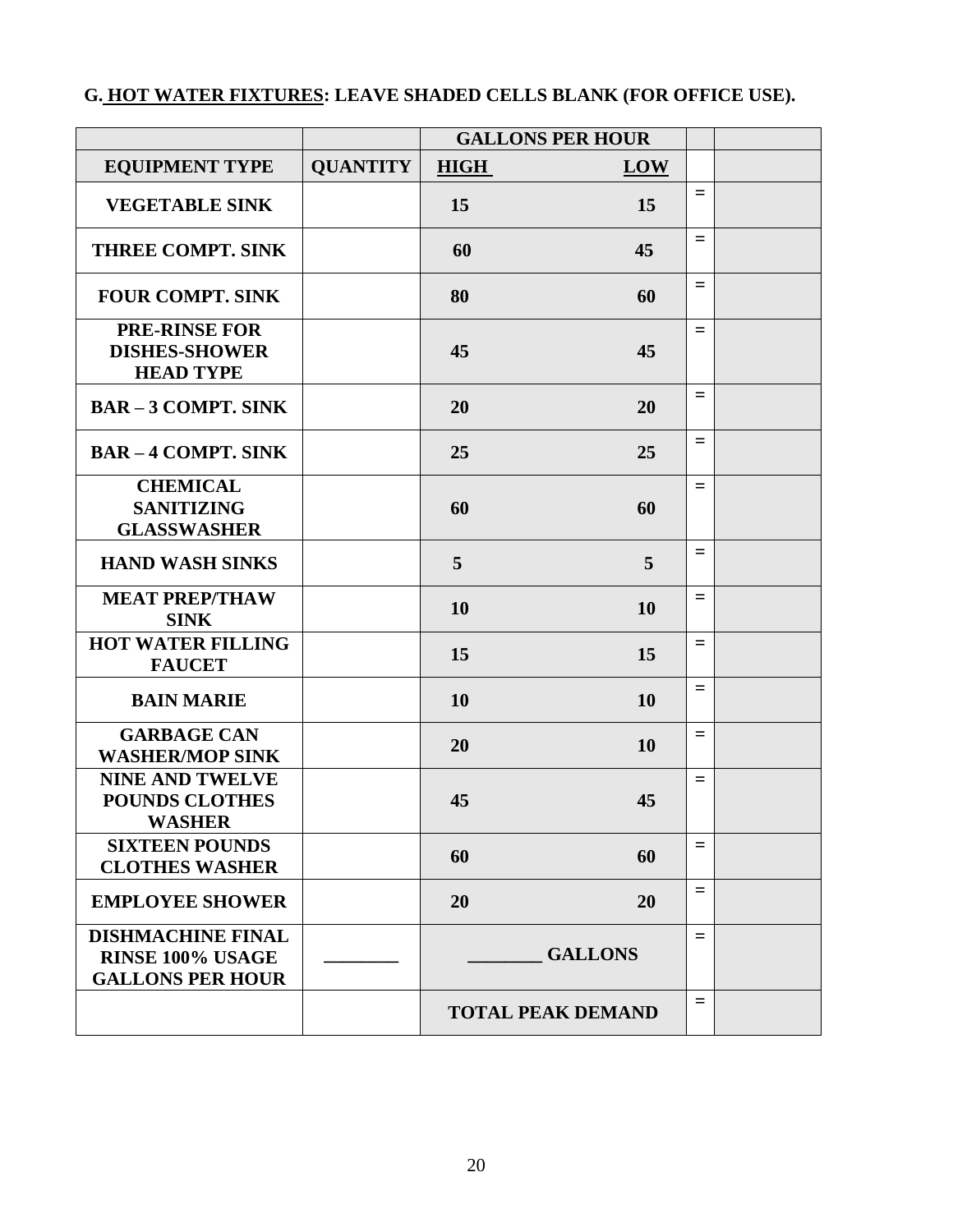## **G. SEWAGE DISPOSAL**

34. Is building connected to a municipal sewer? YES ( ) NO ( )

35. If no, is private disposal system approved? YES ( ) NO ( ) PENDING ( )

Please attach copy of written approval and/or permit.

36. Are grease traps provided? YES ( ) NO ( )

If so, where?  $\frac{1}{2}$  =  $\frac{1}{2}$  =  $\frac{1}{2}$  =  $\frac{1}{2}$  =  $\frac{1}{2}$  =  $\frac{1}{2}$  =  $\frac{1}{2}$  =  $\frac{1}{2}$  =  $\frac{1}{2}$  =  $\frac{1}{2}$  =  $\frac{1}{2}$  =  $\frac{1}{2}$  =  $\frac{1}{2}$  =  $\frac{1}{2}$  =  $\frac{1}{2}$  =  $\frac{1}{2}$  =  $\frac{1}{2}$  =  $\frac$ 

Provide schedule for cleaning  $&$  maintenance

#### **H. DRESSING ROOMS**

37. Are dressing rooms provided? YES ( ) NO ( )

38. Describe storage facilities for employees' personal belongings (i.e., purse, coats, boots, umbrellas,  $etc.)$ 

#### **I. GENERAL**

39. Please provide the name of the certified Applicator for Pest Control.

\_\_\_\_\_\_\_\_\_\_\_\_\_\_\_\_\_\_\_\_\_\_\_\_\_\_\_\_\_\_\_\_\_\_\_\_\_\_\_\_\_\_\_\_\_\_\_\_

40. Will the facility be open 24 hours? If so, provide intended schedule for pest control applications and thorough cleaning of the facility.

\_\_\_\_\_\_\_\_\_\_\_\_\_\_\_\_\_\_\_\_\_\_\_\_\_\_\_\_\_\_\_\_\_\_\_\_\_\_\_\_\_\_\_\_\_\_\_\_\_\_\_\_\_\_\_\_\_\_\_\_\_\_\_\_\_\_\_\_\_\_\_\_\_\_\_\_\_\_\_\_\_\_\_\_ \_\_\_\_\_\_\_\_\_\_\_\_\_\_\_\_\_\_\_\_\_\_\_\_\_\_\_\_\_\_\_\_\_\_\_\_\_\_\_\_\_\_\_\_\_\_\_\_\_\_\_\_\_\_\_\_\_\_\_\_\_\_\_\_\_\_\_\_\_\_\_\_\_\_\_\_\_\_\_\_\_\_\_\_

41. Are all toxics for use on the premise or for retail sale (this includes personal medications), stored away from food preparation and storage areas? YES ( ) NO ( )

Indicate location:

42. Are all containers of toxics including sanitizing spray bottles clearly labeled?  $YES( ) NO( )$ 

\_\_\_\_\_\_\_\_\_\_\_\_\_\_\_\_\_\_\_\_\_\_\_\_\_\_\_\_\_\_\_\_\_\_\_\_\_\_\_\_\_\_\_\_\_\_\_\_\_\_\_\_\_\_\_\_\_\_\_\_\_\_\_\_\_\_\_\_\_

43. Will linens be laundered on site? YES ( ) NO ( )

If yes, what will be laundered and where?

If no, how will linens be cleaned?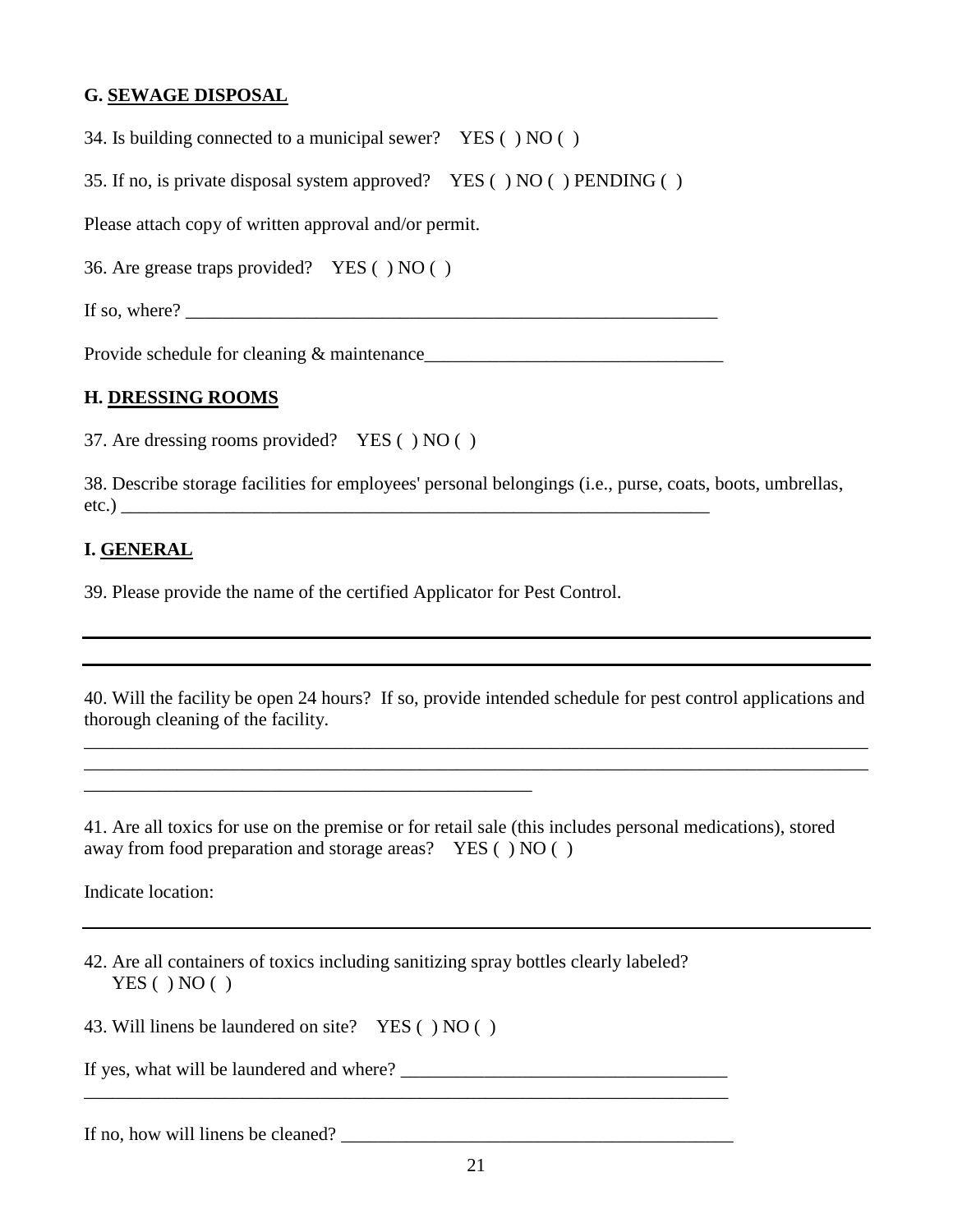- 44. Is a laundry dryer available? YES ( ) NO ( )
- 45. Location of clean linen storage: \_\_\_\_\_\_\_\_\_\_\_\_\_\_\_\_\_\_\_\_\_\_\_\_\_\_\_\_\_\_\_\_\_\_\_\_\_\_\_\_\_\_\_
- 46. Location of dirty linen storage:\_\_\_\_\_\_\_\_\_\_\_\_\_\_\_\_\_\_\_\_\_\_\_\_\_\_\_\_\_\_\_\_\_\_\_\_\_\_\_\_\_\_\_\_
- 47. Are containers constructed of safe materials to store bulk food products (sugar, flour, etc)?  $YES( ) NO( )$

Indicate type: \_\_\_\_\_\_\_\_\_\_\_\_\_\_\_\_\_\_\_\_\_\_\_\_\_\_\_\_\_\_\_\_\_\_\_\_\_\_\_\_\_\_\_\_\_\_\_\_\_\_\_\_\_\_\_\_\_\_

48. Indicate all areas where exhaust hoods are installed:

| <b>LOCATION</b> | <b>FILTERS</b><br>$\&/OR$<br><b>EXTRACTION</b><br><b>DEVICES</b> | <b>SQUARE</b><br><b>FEET</b> | <b>FIRE</b><br><b>PROTECTION</b> | <b>AIR</b><br><b>CAPACITY</b><br><b>CFM</b> | <b>AIR</b><br><b>MAKEUP</b><br><b>CFM</b> |
|-----------------|------------------------------------------------------------------|------------------------------|----------------------------------|---------------------------------------------|-------------------------------------------|
|                 |                                                                  |                              |                                  |                                             |                                           |
|                 |                                                                  |                              |                                  |                                             |                                           |
|                 |                                                                  |                              |                                  |                                             |                                           |

\_\_\_\_\_\_\_\_\_\_\_\_\_\_\_\_\_\_\_\_\_\_\_\_\_\_\_\_\_\_\_\_\_\_\_\_\_\_\_\_\_\_\_\_\_\_\_\_\_\_\_\_\_\_\_\_\_\_\_\_\_\_\_\_\_\_\_\_\_

- 49. How is the listed ventilation hood system cleaned?
- 50. Are all pieces of equipment that produce excessive heat, steam, condensation, vapors, obnoxious odors, smoke, and fumes under mechanical ventilation of sufficient capacity? YES ( ) NO ( )

#### **J. SINKS**

- 51. Is a mop sink present? YES ( ) NO ( )
- 52. Is a vegetable prep sink present? YES ( ) NO ( )
- 53. Is a meat preparation/ thawing sink present? (Base on Menu) YES ( ) NO ( )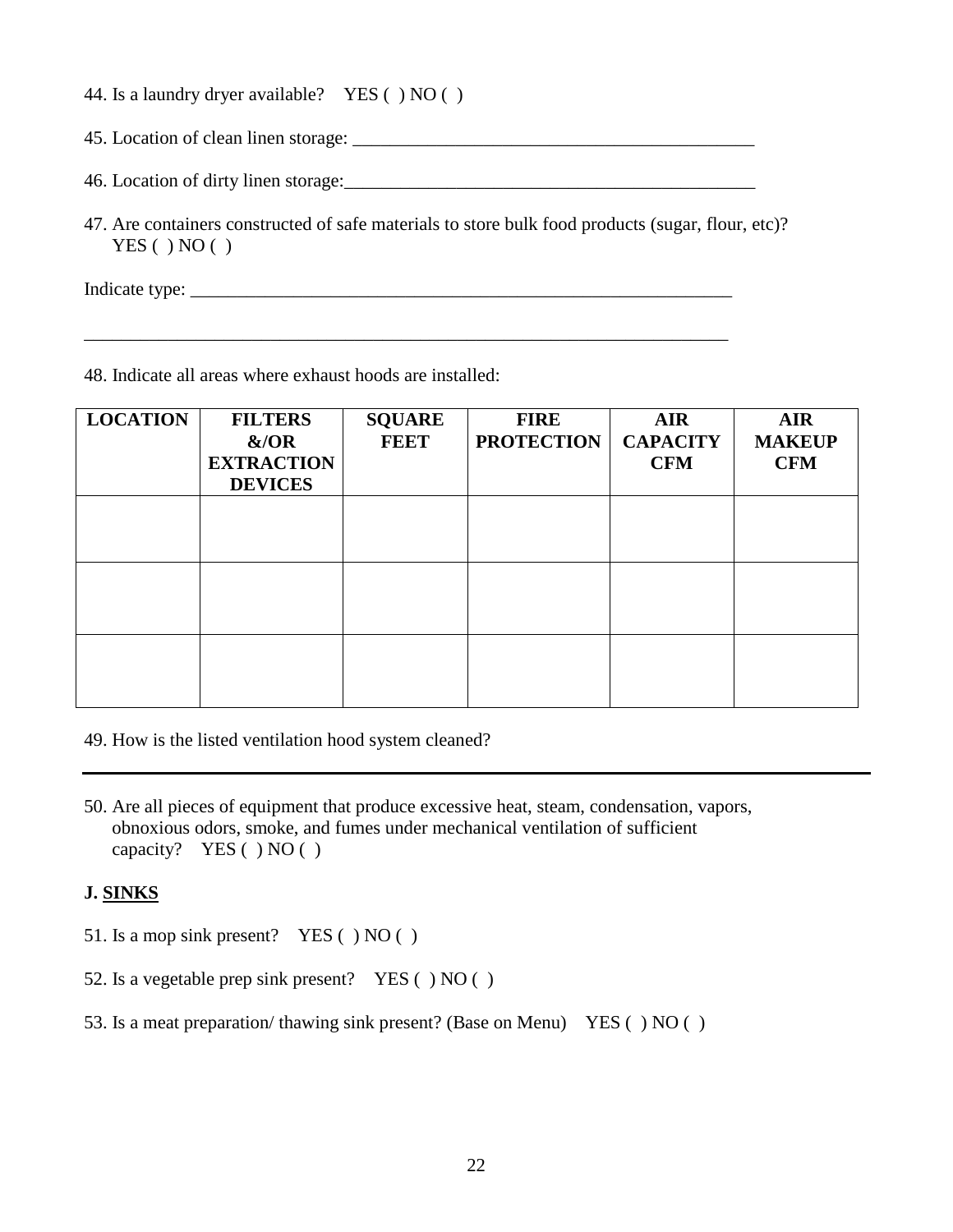#### **K. DISHWASHING FACILITIES**

54. Will sinks or a dishwasher be used for ware washing?

Dishwasher ( ) Three compartment sink ( )

55. Will only single service utensils (i.e. cups, knives, forks, spoons) be provided? YES ( ) NO ( )

56. Type of dishwasher sanitization used:

Hot water (temp. provided) \_\_\_\_\_\_\_\_\_\_\_\_\_\_\_\_\_\_

Booster heater \_\_\_\_\_\_\_\_\_\_\_\_\_\_\_\_\_\_\_\_\_\_\_\_\_\_\_

Chemical type \_\_\_\_\_\_\_\_\_\_\_\_\_\_\_\_\_\_\_\_\_\_\_\_\_\_\_\_

57. Is ventilation provided? YES ( ) NO ( )

58. Is ware washing machine designed and equipped to automatically dispense detergents and sanitizers? YES () NO ()

59. Does the ware washing machine incorporate a visual means to verify that detergents and sanitizers are delivered or a visual or audible alarm to signal if the detergents and sanitizers are not delivered to the respective washing and sanitizing cycles.  $YES( ) NO( )$ 

60. Do all dish machines have templates with operating instructions? YES ( ) NO ( )

61. Do all dish machines have temperature/pressure gauges as required that are accurately working? YES ( ) NO ( )

\_\_\_\_\_\_\_\_\_\_\_\_\_\_\_\_\_\_\_\_\_\_\_\_\_\_\_\_\_\_\_\_\_\_\_\_\_\_\_\_\_\_\_\_\_\_\_\_\_\_\_\_\_\_\_\_\_\_\_\_\_\_\_\_\_\_\_\_\_\_\_\_

62. Does the largest pot and pan fit into each compartment of the pot sink? YES ( $\setminus$ NO ()

If no, what is the procedure for manual cleaning and sanitizing?

63. Are there drain boards on both ends of the pot sink? YES ( ) NO ( )

64. What type of sanitizer is used?

Chlorine ( ) Iodine ( ) Quaternary ammonium ( ) Hot Water ( )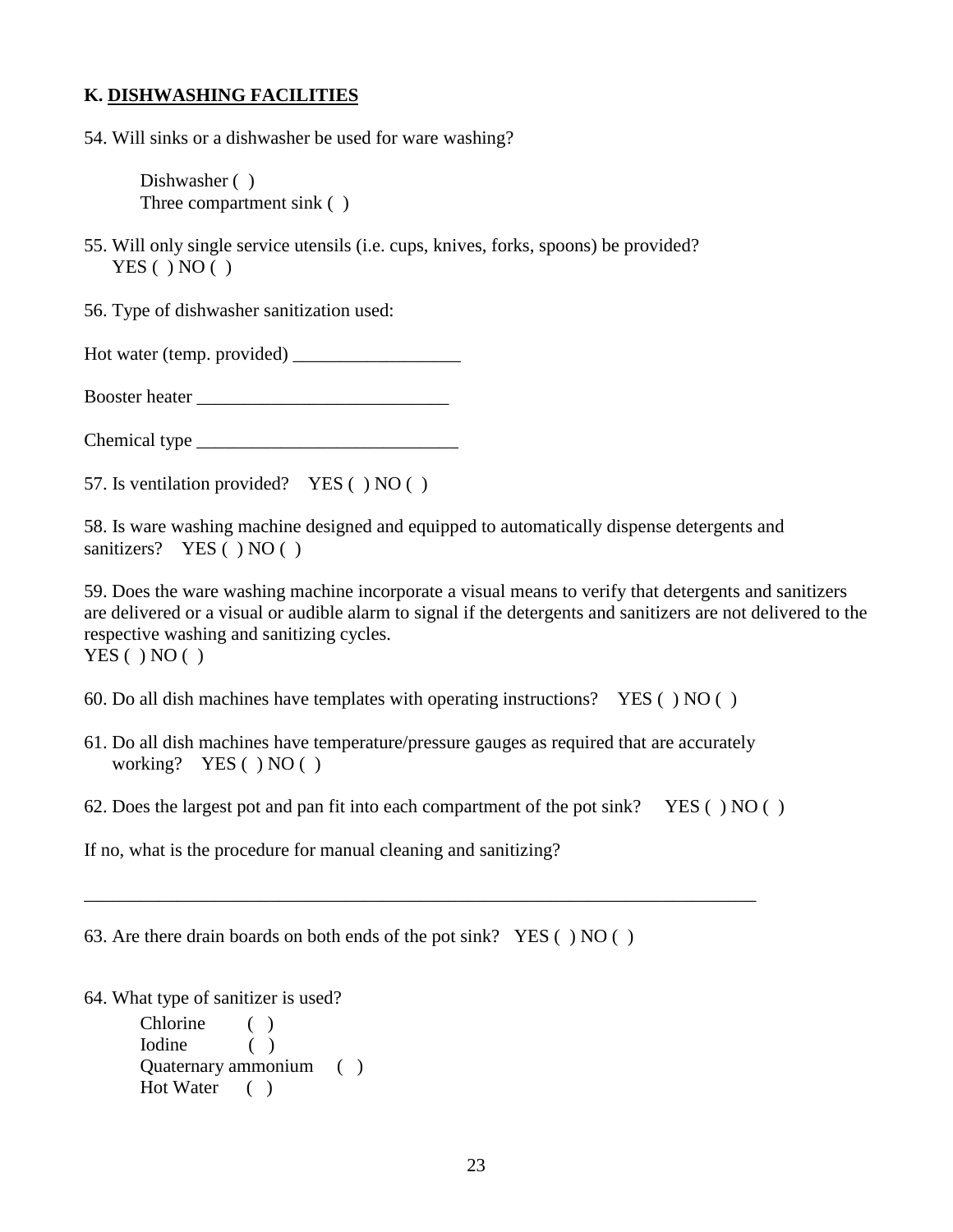65. Are test papers and/or kits available for checking sanitizer concentration? YES ( ) NO ( )

#### **L. HANDWASHING/TOILET FACILITIES**

66. Is there a hand washing sink in each food preparation and ware washing area? YES ( ) NO ( )

67. Do all hand washing sinks, including those in the restrooms, have a mixing valve or combination faucet? YES () NO ()

68. Do self-closing metering faucets provide a flow of water for at least 15 seconds without the need to reactivate the faucet? YES ( ) NO ( )

- 69. Is hand cleanser available at all hand washing sinks? YES ( ) NO ( )
- 70. Are hand drying facilities (paper towels, air blowers, etc.) available at all hand washing sinks?  $YES( ) NO( )$
- 71. Are covered waste receptacles available in each restroom? YES ( ) NO ( )
- 72. Are hot and cold water under pressure available at each hand washing sink?  $YES() NO()$
- 73. Are all toilet room doors self-closing? YES ( ) NO ( )
- 74. Are all toilet rooms equipped with adequate ventilation? YES ( ) NO ( )
- 75. Is a covered waste container or sanitary napkin receptacle in all women's toilet rooms?  $YES( ) NO( )$

76. Are paper towels provided in all toilet rooms that require touching a handle or knob to open?  $YES( ) NO( )$ 77. Are toilets provided for public use? YES ( ) NO ( )

#### **L. SMALL EQUIPMENT REQUIREMENTS**

78. Please specify the number, location, and types of each of the following:

 $\text{Sliceer}(s)$ 

Cutting board(s) \_\_\_\_\_\_\_\_\_\_\_\_\_\_\_\_\_\_\_\_\_\_\_\_\_\_\_\_\_\_\_\_\_\_\_\_\_\_\_\_\_\_\_\_\_\_

 $Can operator(s)$ 

Mixers \_\_\_\_\_\_\_\_\_\_\_\_\_\_\_\_\_\_\_\_\_\_\_\_\_\_\_\_\_\_\_\_\_\_\_\_\_\_\_\_\_\_\_\_\_\_\_\_\_\_\_\_

Floor mats \_\_\_\_\_\_\_\_\_\_\_\_\_\_\_\_\_\_\_\_\_\_\_\_\_\_\_\_\_\_\_\_\_\_\_\_\_\_\_\_\_\_\_\_\_\_\_\_\_\_

79. Are all pieces of equipment used in the foodservice establishment designed to meet ANSI-approval (i.e. NSF) for commercial use? YES ( ) NO ( )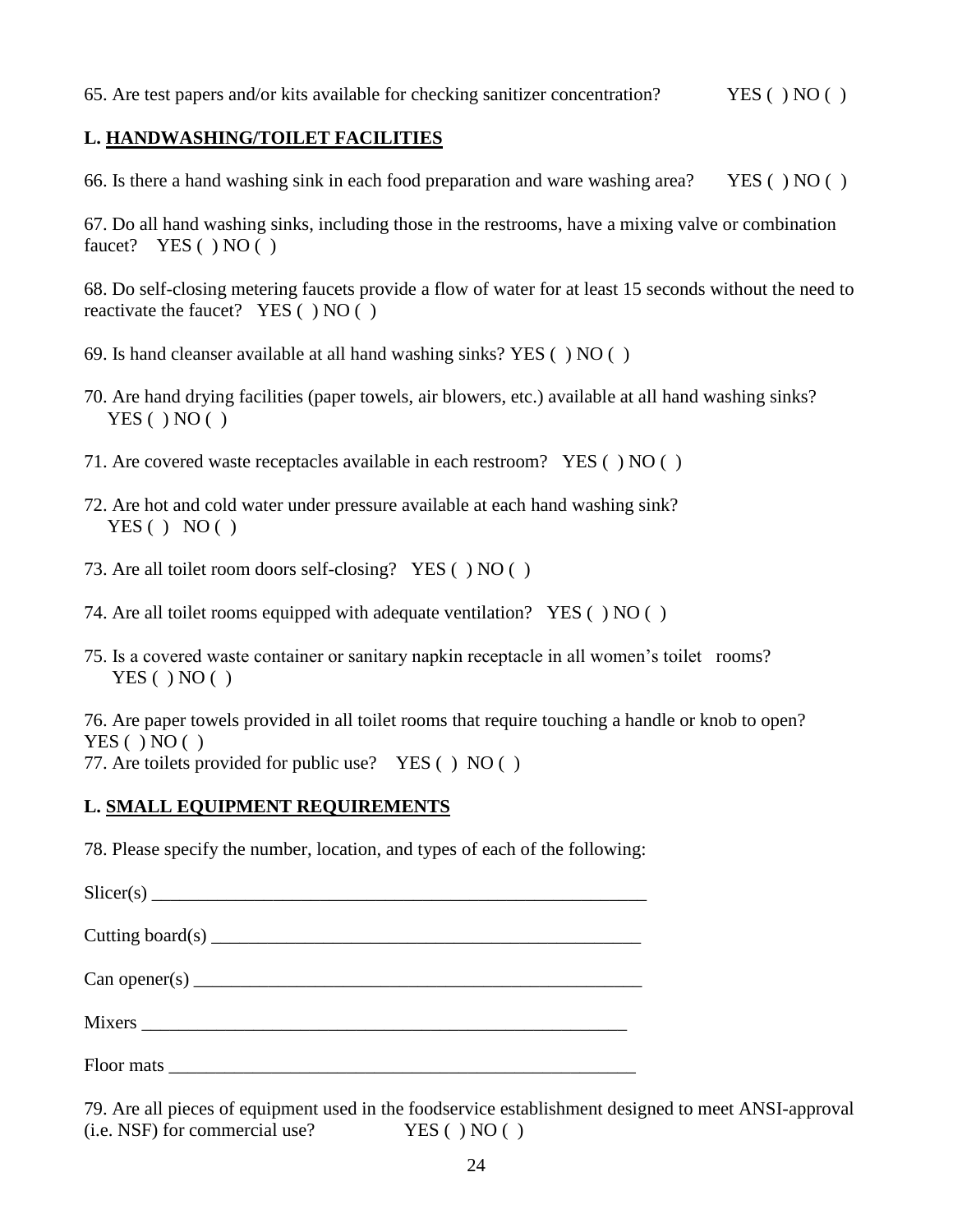## **M. PRODUCT PICK UP AND DELIVERY**

80. Days between deliveries\_\_\_\_\_\_\_\_\_\_\_\_\_\_\_\_\_\_\_\_\_\_\_\_\_\_\_\_\_\_\_\_\_\_\_\_\_\_\_\_\_\_\_\_\_\_\_\_\_\_\_\_\_\_\_\_\_\_\_\_

81. Please list proposed days and times of deliveries

82. If you plan to purchase food products (food a grocery store for example) and transport them to your establishment, and/ or if you are the owner of multiple stores and will be transporting products between stores, please list the equipment you will use to keep food hot and/or cold during transportation.

\_\_\_\_\_\_\_\_\_\_\_\_\_\_\_\_\_\_\_\_\_\_\_\_\_\_\_\_\_\_\_\_\_\_\_\_\_\_\_\_\_\_\_\_\_\_\_\_\_\_\_\_\_\_\_\_\_\_\_\_\_\_\_\_\_\_\_\_\_\_\_\_\_\_\_\_\_\_\_\_\_\_\_\_

\_\_\_\_\_\_\_\_\_\_\_\_\_\_\_\_\_\_\_\_\_\_\_\_\_\_\_\_\_\_\_\_\_\_\_\_\_\_\_\_\_\_\_\_\_\_\_\_\_\_\_\_\_\_\_\_\_\_\_\_\_\_\_\_\_\_\_\_\_\_\_\_\_\_\_\_\_\_\_\_\_\_\_

83. Please describe how you will prevent cross contamination between raw and ready to eat products during transportation.

\_\_\_\_\_\_\_\_\_\_\_\_\_\_\_\_\_\_\_\_\_\_\_\_\_\_\_\_\_\_\_\_\_\_\_\_\_\_\_\_\_\_\_\_\_\_\_\_\_\_\_\_\_\_\_\_\_\_\_\_\_\_\_\_\_\_\_\_\_\_\_\_\_\_\_\_\_\_\_\_\_\_\_\_

\_\_\_\_\_\_\_\_\_\_\_\_\_\_\_\_\_\_\_\_\_\_\_\_\_\_\_\_\_\_\_\_\_\_\_\_\_\_\_\_\_\_\_\_\_\_\_\_\_\_\_\_\_\_\_\_\_\_\_\_\_\_\_\_\_\_\_\_\_\_\_\_\_\_\_\_\_\_\_\_\_\_\_\_

84. If you plan to offer your customers delivery services, please describe how you will keep food hot and/or cold during transportation.

**\*\*\*\*Please note that "key drop" type deliveries require a written contract which must be submitted to this office.**

#### **BUFFET UNITS AND CATERERS**

85. Are all sneeze guards on consumer self-service equipment designed to meet ANSI-specifications.  $YES$  ( )  $NO()$ 

86. Are any raw food items displayed on the consumer self-service bar? YES ( ) NO ( )

87. Are all utensils used on the consumer self-service units such as buffets or salad bars longer in length than the widest portion of each container on the bar? YES ( ) NO ( )

88. Please describe procedure for food that is removed from the buffet.

89. Please state how you intend to refill food on the buffet.

90. CATERER: Please list the types of equipment used to protect food from contamination and to maintain product temperature for hot and cold holding during transportation and at the event.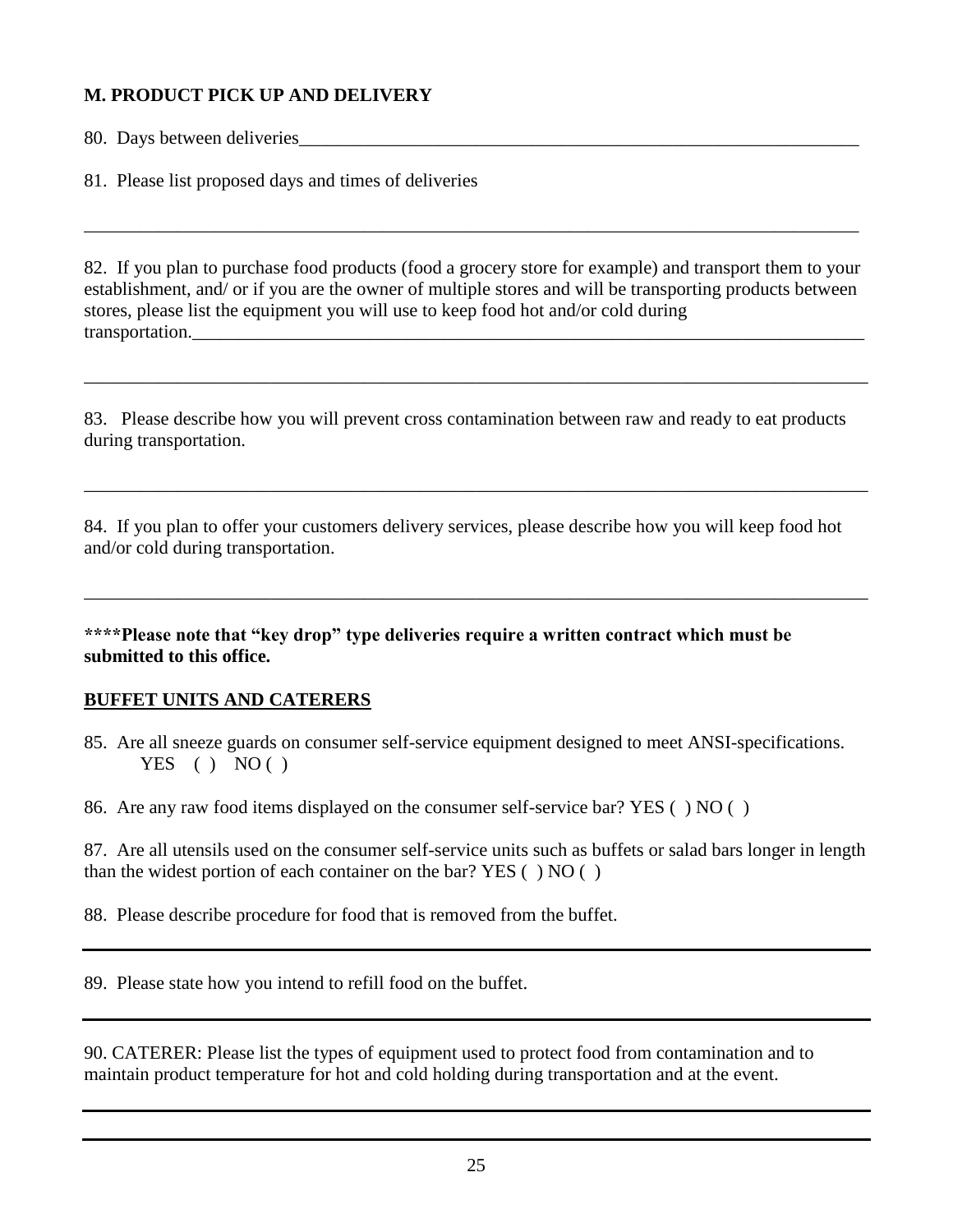#### **Part 4 STATEMENT AND AGREEMENT**

STATEMENT: **I hereby certify that the above information is correct, and I fully understand that any deviation from the above information and approved food service plans and specifications without prior permission from the Jackson County Health Department – Environmental Health Division may nullify final approval.**

 $Signature(s)$ 

Owner(s) or responsible representative(s)

Date: \_\_\_\_\_\_\_\_\_\_\_\_\_\_\_\_

**NOTES:**

#### **YOU WILL BE NOTIFIED IN WRITING AFTER YOUR PLANS ARE REVIEWED. DO NOT BEGIN ANY FORM IF RENOVATION, REMODLEING OR CONSTRUCTION ACTIVITY WITHOUT WRITTEN APPROVAL FROM THIS OFFICE.**

Approval of these plans and specifications by the Jackson Health Department does not indicate compliance with any other code, law or regulation that may be required-federal, state, or local. It further DOES NOT constitute endorsement or acceptance of the completed establishment (structure or equipment). A preliminary inspection of the each completed establishment with the necessary equipment in place & operational will be necessary to determine if it complies with the Georgia Rules and Regulations governing food service establishments.

If there are any changes, building modifications, etc …after the original plans have been approved, you must contact this office and request approval. Failure to obtain approval from this office for such changes will result in additional fees and may delay the opening of your establishment.